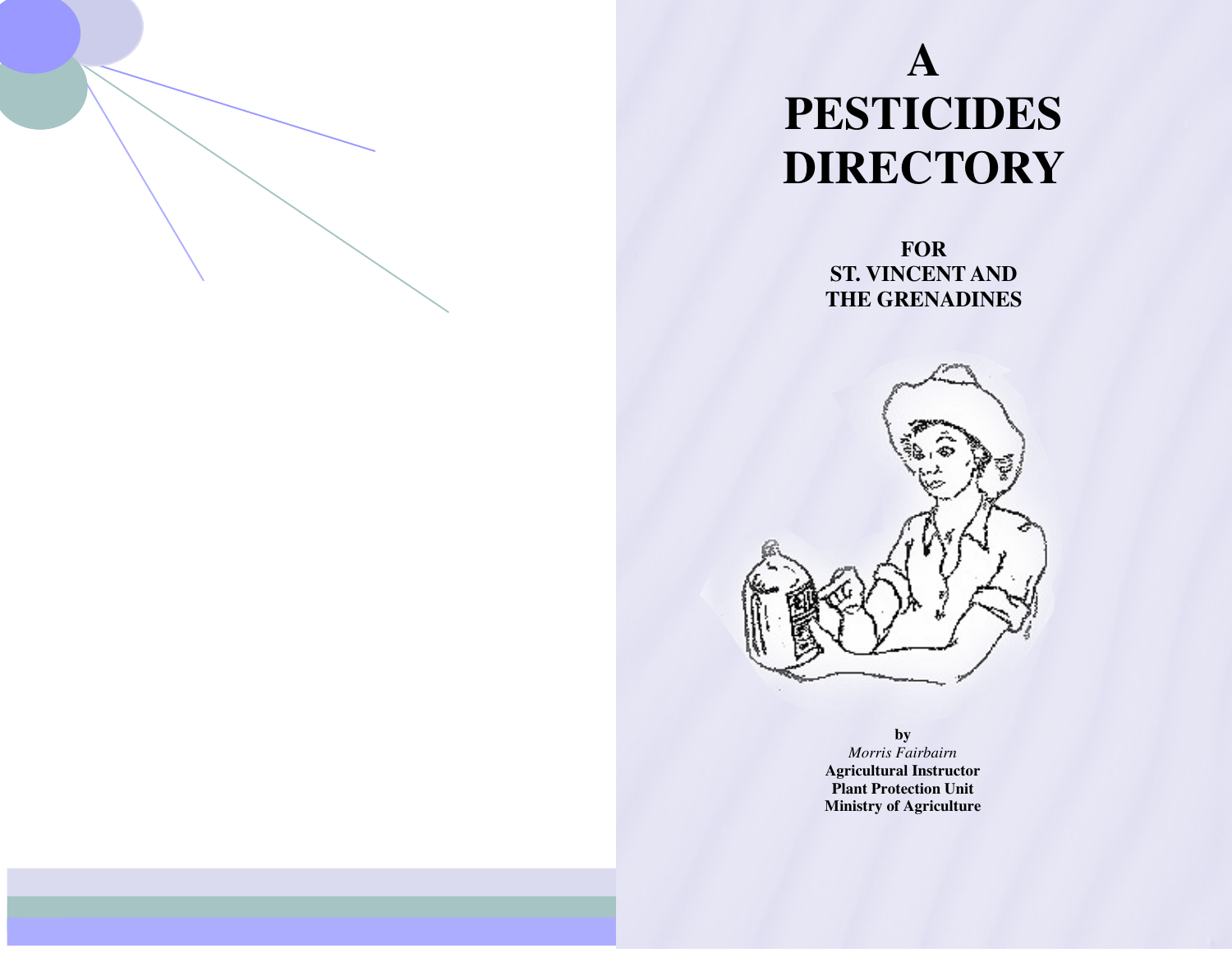#### **SOME USEFUL MEASUREMENTS**

#### **SOLID MEASUREMENTS**

 $3$  tsp level = 1 tbsp  $1tbsp = 1/3$  oz  $1 oz = 28.35 gms$  $1 \text{ Kg} = 2.2 \text{ lbs} (2 \text{ lbs}, 3 \text{ oz})$  $1 lb = 16ozs = 454gms = 0.454 kg$ 1 L of water =  $1 \text{ kg} = 1000 \text{gms} = 1000 \text{mls}$  $1$  Ton =  $1000kg = 2200lbs$ 1 sack of fertilizer =  $50\text{kgs} = 110\text{lbs}$ 1 Small Match box = approx. 1oz

#### **LIQUID MEASUREMENTS**

 $3$  tsp = 1 tbsp  $2 \t{tbsp} = 1 \t{Fl.oz}$  $1$  tsp = 5 mls 1 Fl.oz (Imp) =  $28.4$  mls 1 L (1000mls or cc) =  $35.5$  fl.ozs 1 gal. (Imp.) =  $4.5$  L = 160 fl.ozs 1 gal  $(U.S) = 3.78$  L = 128 fl.ozs 1 Pt  $(U.S) = 16$  fl.ozs = 473 mls 1 Pt  $(U.S) = 20$  fl.oz = 568 mls 1 Rum bottle =  $26$  fl.ozs 1 Condensed milk tin = 10 fl.ozs 1 Whiskey bottle cork = approx 1 fl.oz 1 Quart oil tin = 34 fl.ozs 1 CP 3 spraycan capacity 4.5 gals

#### **AREA MEASUREMENTS**

1 Hectare (ha) =  $10,000$  m<sup>2</sup> =  $2.5$  acres 1 Acre (ac.) =  $4,000 \text{ m}^2 = 0.4 \text{ hectares}$ 1 Acre =  $43,560$  ft<sup>2</sup>

#### **PROPORTIONS**

1 Imp. gal/ac = 11.2 L/ha 1 US gal/ac  $= 9.4$  L/ha  $1$  L/ha = 13.68 fl.ozs/ac (US)  $1 L/ha = 14.24$  fl.ozs/ac (Imp)  $1 \text{ Kg/ha} = 0.9 \text{ lbs/ac} = 14.5 \text{ ozs/ac}$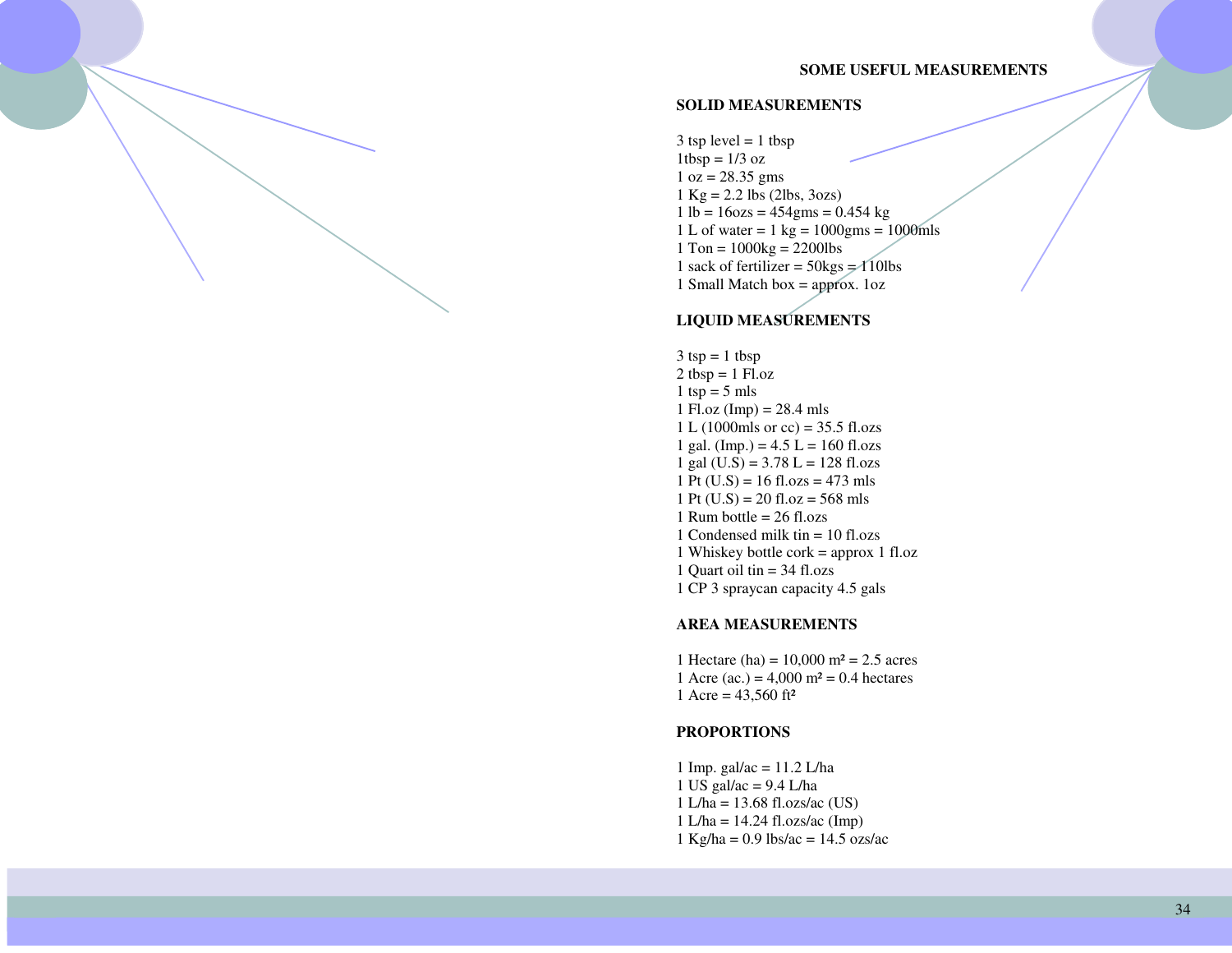| <b>RODENTICIDES</b> |                                                          |                                   |
|---------------------|----------------------------------------------------------|-----------------------------------|
| <b>TRADE NAME</b>   | <b>COMMON NAME</b><br><b>ACTIVE</b><br><b>INGREDIENT</b> | <b>REMARKS</b>                    |
| Klerat              | <b>Broadifacoum</b>                                      | A single feeding<br>anticoagulant |
| Racumin             | Warfarin                                                 | A multifeeding<br>anticoagulant   |
| Ramik Green         | Diphacinone                                              | A multifeeding<br>anticoagulant   |
| Rattex              | Warfarin                                                 | A multifeeding<br>anticoagulant   |

# **A PESTICIDES DIRECTORY**

### **FOR ST.VINCENT AND THE GRENADINES**

**by** 

 *Morris Fairbairn* **Agricultural Instructor Plant Protection Unit Ministry of Agriculture**

**Produced by the Communications Unit Ministry of Agriculture.**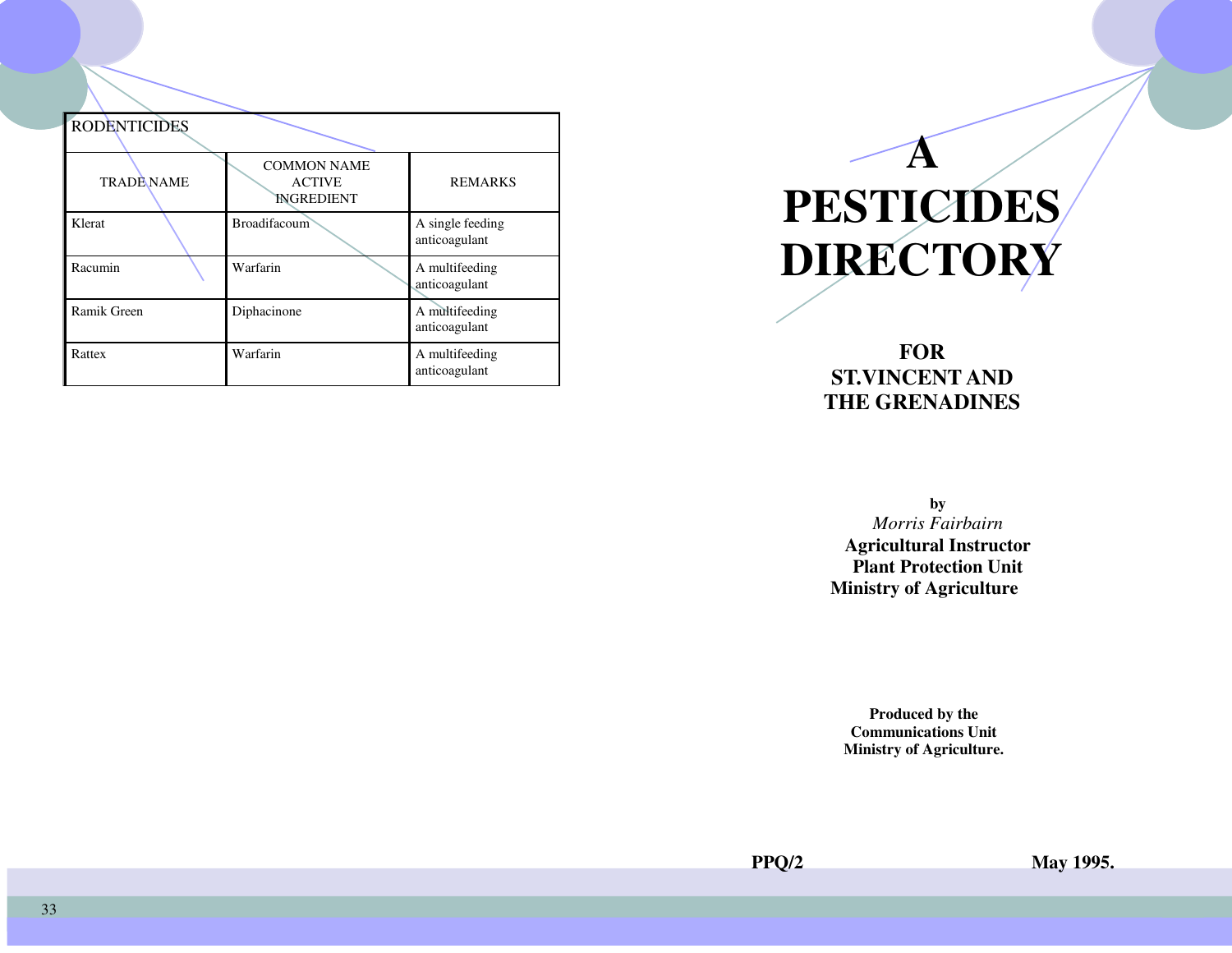|             | <b>APPLICATION RATES</b><br>Per/acre quantity/ mat/<br>year | 40 ms/ mat.<br>Thrice/year                                                                                                                                                                                                                            | Thrice/year<br>30gm/ mat.                                                                                                                                                                  | Thrice/year<br>7.5 ml/mat.                                                                                                      |
|-------------|-------------------------------------------------------------|-------------------------------------------------------------------------------------------------------------------------------------------------------------------------------------------------------------------------------------------------------|--------------------------------------------------------------------------------------------------------------------------------------------------------------------------------------------|---------------------------------------------------------------------------------------------------------------------------------|
|             |                                                             | $10-40$ lbs                                                                                                                                                                                                                                           | $1 - 40$ lbs                                                                                                                                                                               |                                                                                                                                 |
|             | REMARKS                                                     | A carbamate compound use<br>is reduced in dry soil condi-<br>of application. Performance<br>stomach poison insecticide/<br>material. Gloves and mask<br>should be worn at the time<br>as a systemic and contact<br>nematicide. A very toxic<br>tions. | nematicide with excellent<br>residual activity. Precau-<br>tions- as per Furadan.<br>A contact insecticide/                                                                                | systemic insecticide/acari-<br>phytotoxic on melongene.<br>cide/ nematicide. May be<br>Apply with an injector.<br>A contact and |
| NEMATICIDES | USAGE CROP/<br><b>PEST</b>                                  | nematode, soil insects<br>and other nematodes.<br>crops: Root-knot<br>Banana and other                                                                                                                                                                | Banana and tree crops.<br>final land preparation,<br>at planting and as a<br>Soil nematodes and<br>soil insects. Can be<br>used at the time of<br>spot treatmetnt on<br>established crops. | Banana: As for<br>Furadan.                                                                                                      |
|             | <b>ACUTE ORAL</b><br>TOXICITY                               | LD50-8mg/kg<br>Highly toxic                                                                                                                                                                                                                           | $LD50-62mg/kg$<br>Highly toxic                                                                                                                                                             | LD50-5.4mg/kg<br>Highly toxic                                                                                                   |
|             | <b>COMMON NAME</b><br><b>ACTIVE INGRE-</b><br>DIENT         | Carbofuran                                                                                                                                                                                                                                            | Ethoprophos                                                                                                                                                                                | $Ox$ anyl                                                                                                                       |
|             | TRADE<br><b>NAME</b>                                        | Furadan 10 G                                                                                                                                                                                                                                          | Mocap 10% G                                                                                                                                                                                | Vydate E.C.                                                                                                                     |

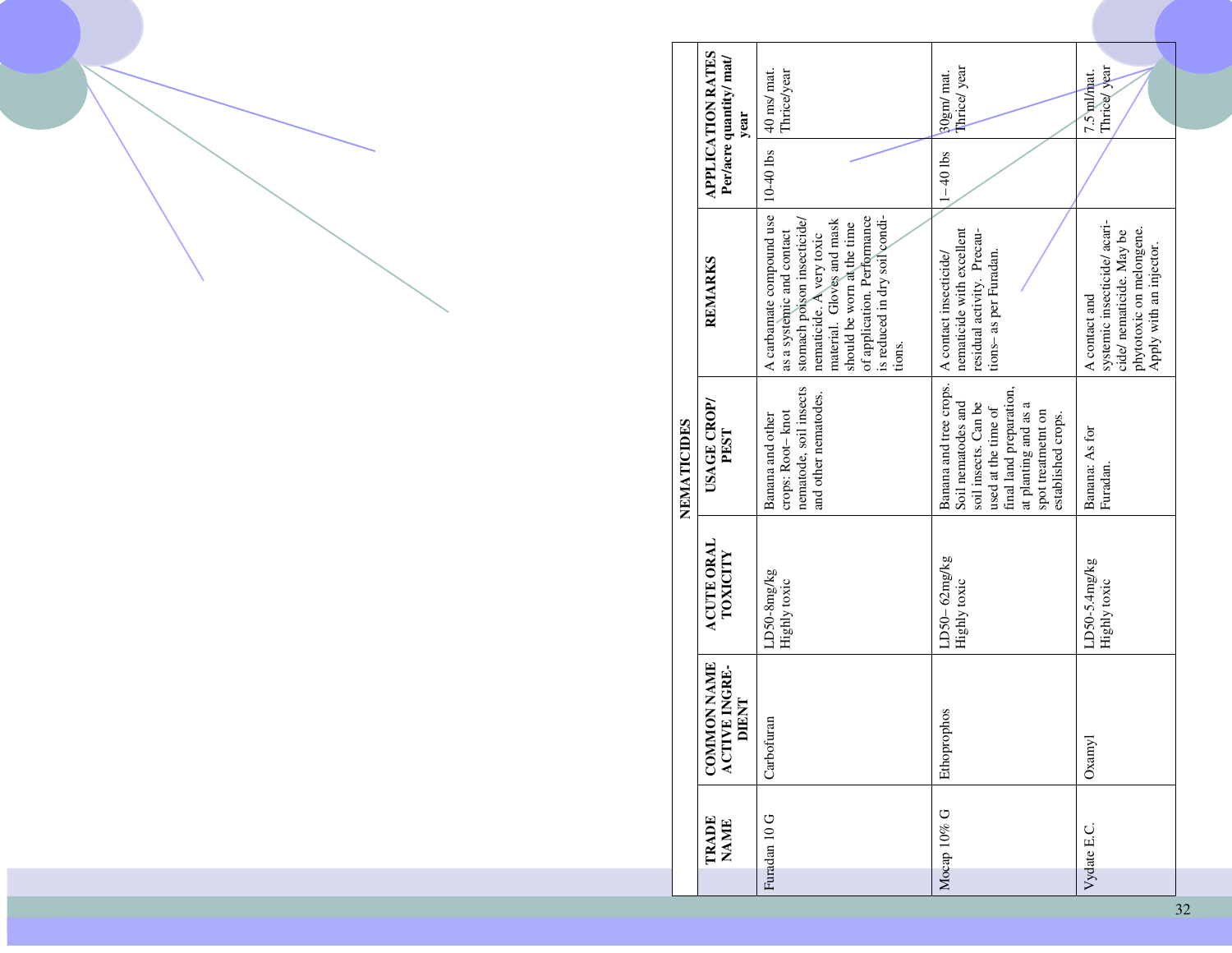|                                                            | $4 - 8$ tbsp                                                                                                                                                                                                                                                                                                                                                                                                                                                                                                                                                                                                                                                                                                                                                                                                                                                 |                                                                                                                                                                                                     |                                                                                                                                                                                                                                       |
|------------------------------------------------------------|--------------------------------------------------------------------------------------------------------------------------------------------------------------------------------------------------------------------------------------------------------------------------------------------------------------------------------------------------------------------------------------------------------------------------------------------------------------------------------------------------------------------------------------------------------------------------------------------------------------------------------------------------------------------------------------------------------------------------------------------------------------------------------------------------------------------------------------------------------------|-----------------------------------------------------------------------------------------------------------------------------------------------------------------------------------------------------|---------------------------------------------------------------------------------------------------------------------------------------------------------------------------------------------------------------------------------------|
| Per/acre fl.oz/oz/gal tbsp/tsp/gal<br>APPLICATION RATES    | 2.4 fl.oz                                                                                                                                                                                                                                                                                                                                                                                                                                                                                                                                                                                                                                                                                                                                                                                                                                                    | $1.5 - 2.5$ fl.oz                                                                                                                                                                                   |                                                                                                                                                                                                                                       |
|                                                            | $0.75 - 1.5$<br>pts                                                                                                                                                                                                                                                                                                                                                                                                                                                                                                                                                                                                                                                                                                                                                                                                                                          | $4 - 6$ pts                                                                                                                                                                                         |                                                                                                                                                                                                                                       |
| REMARKS                                                    | Tends to be more effective against grass<br>medium for horticultural crops. Do not<br>graze animals or cut feeding for 5 days.<br>about 6 dys. Ammonium sulphate can<br>weeds. Use low volumes in 5-10 gals<br>application and will show its effect in<br>water, attaching a TK .75 or TJ .8001<br>unlined mild steel containers or spray<br>treated straw as mulch or as growing<br>tanks for long periods and make sure<br>nozzle and a 100 mesh filter. Do not<br>Needs about 4 hrs fine weather after<br>killed by spraying must be dispersed<br>mix, store or apply in galvanized or<br>drought. Decaying remains of plant<br>tanks. Do not leave spray in spray<br>Foliage need not to be fully wetted.<br>before direct seeding. Do not use<br>be added to sprays as a synergist.<br>Do not spray weeds stressed by<br>tanks are left open after use. | herbicide to take effect. Best results are<br>Translocated and slow acting herbicide.<br>obtained when the weeds are actively<br>growing and no thigher than 20cm.<br>Requires upwards of 2 wks for | where roots may absorb chemical. Do<br>apply around desirable trees or shrubs<br>not use cuttings from treated grass for<br>A ready to use persistent, translocated<br>herbicide for non-crop land. Do not<br>mulching or composting. |
| USAGE CROP/WEEDS<br>CONTROL                                | translocated herbicide. It is used<br>applied as a stump spray or stem<br>established, crops for the control<br>A broad spectrum non-selective<br>injection for the control of trees.<br>shielded or directed spray in<br>of perennial weeds. Can be<br>at land preparation and as                                                                                                                                                                                                                                                                                                                                                                                                                                                                                                                                                                           | for the control of watergrass and<br>Banana & sugar cane: Post-em<br>perennial grasses.                                                                                                             | and girdle treatment. Can be use<br>surface treatments, tree injection<br>Post-em herbicide for control of<br>to control shrubs in pasture.<br>unwanted trees. It acts via                                                            |
| <b>ACUTE ORAL</b><br>TOXICITY                              | 4320mg/kg<br>LD50-                                                                                                                                                                                                                                                                                                                                                                                                                                                                                                                                                                                                                                                                                                                                                                                                                                           |                                                                                                                                                                                                     | 3200mg/kg<br>LD50-                                                                                                                                                                                                                    |
| <b>NGREDIENT</b><br>COMMON<br><b>ACTIVE</b><br><b>NAME</b> | Glyphosate                                                                                                                                                                                                                                                                                                                                                                                                                                                                                                                                                                                                                                                                                                                                                                                                                                                   | Paraquat +<br>Asulam                                                                                                                                                                                | Picloram, 2,4-D                                                                                                                                                                                                                       |
| <b>NAMES</b><br>TRADE                                      | Round-Up                                                                                                                                                                                                                                                                                                                                                                                                                                                                                                                                                                                                                                                                                                                                                                                                                                                     | Talent                                                                                                                                                                                              | Tordon                                                                                                                                                                                                                                |

## **CONTENTS**

| Acknowledgments                       | ii            |
|---------------------------------------|---------------|
| Preface                               | i⁄i           |
| Disclaimer                            | $i\mathbf{v}$ |
| Introduction                          | V             |
| Notes and Concepts used in this guide | $\mathbf{1}$  |
| <b>Toxicity of Pesticides</b>         | 5             |
| Label Signal Words                    | 5             |
| <b>PESTICIDES USE CHARTS</b>          | 6             |
| Insecticides                          | 8             |
| Fungicides                            | 10            |
| <b>Herbicides</b>                     | 12            |
| <b>PESTICIDES PROFILE</b>             | 16            |
| Insecticides                          | 17            |
| Fungicides                            | 24            |
| <b>Herbicides</b>                     | 27            |
| Nematicides                           | 32            |
| Rodenticides                          | 33            |
| <b>Some Useful Measurements</b>       | 34            |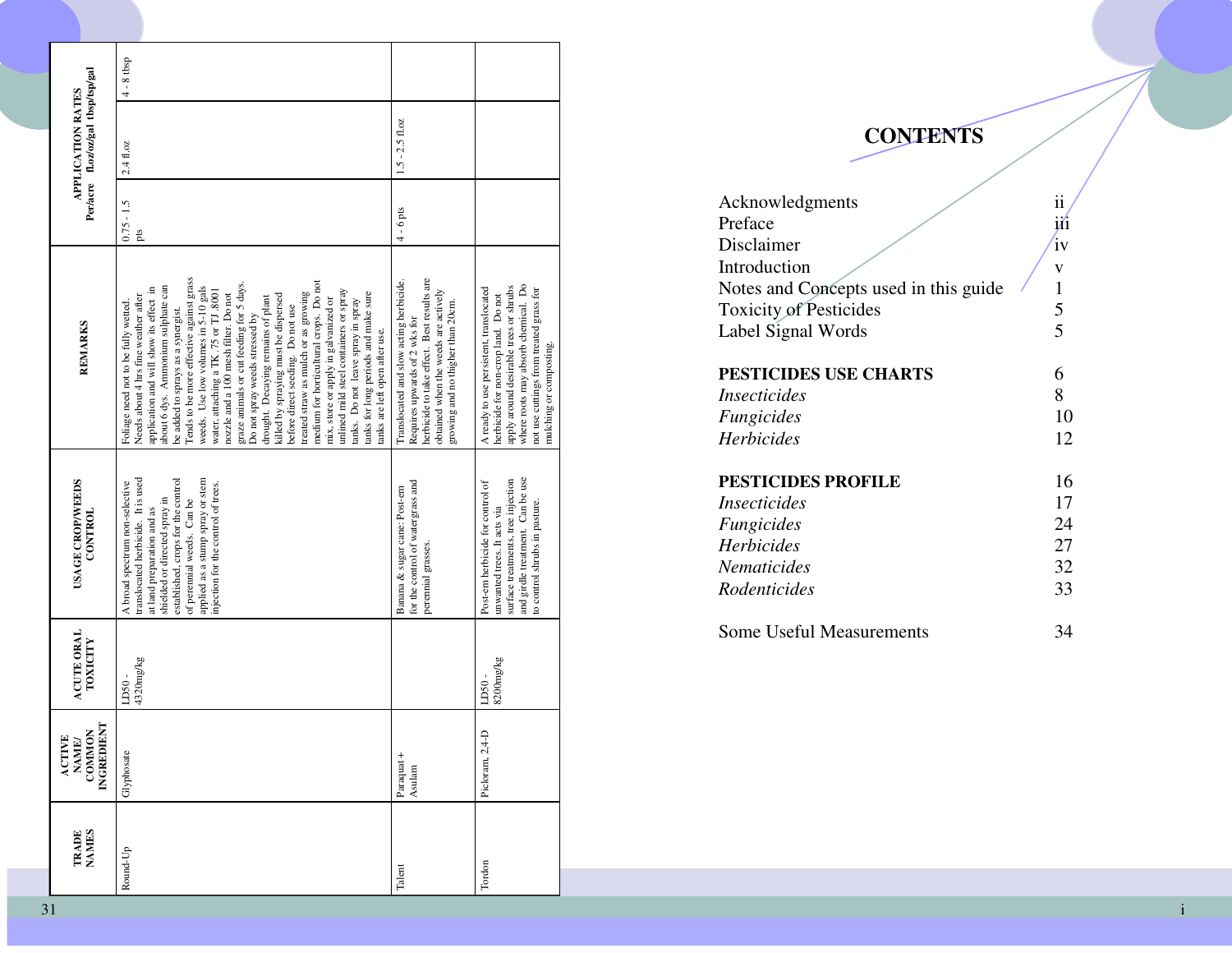### **ACKNOWLEDGMENT**

The author is deeply indebted to Ms. Jacintha Jacobs and Mr. Winston George, who tediously edited the entire draft text and who contributed immensely to the production of the final draft.

I am also grateful to Mr. Sylvester Lynch, whose helpful criticism contributed immensely to the final draft.

The author also acknowledge the valuable suggestions for the improvement of the booklet made by Mr. Everton Ambrose and Dr. Richard Brathwaithe. Finally, I will like to thank my colleagues and the many farmers who encouraged me to publish this booklet.

| 5<br>$2.5 - 3$<br>tsp                                                                                                                                                                                                                                                                                                                                                                       | $4 \text{ tbg}$                                                                                                                                                                                                                                                                                           |                                                                                                                                        |                                                                                                                                                                                                                         | $2$ tbsp                                                                                                                                              |
|---------------------------------------------------------------------------------------------------------------------------------------------------------------------------------------------------------------------------------------------------------------------------------------------------------------------------------------------------------------------------------------------|-----------------------------------------------------------------------------------------------------------------------------------------------------------------------------------------------------------------------------------------------------------------------------------------------------------|----------------------------------------------------------------------------------------------------------------------------------------|-------------------------------------------------------------------------------------------------------------------------------------------------------------------------------------------------------------------------|-------------------------------------------------------------------------------------------------------------------------------------------------------|
|                                                                                                                                                                                                                                                                                                                                                                                             | 2f.oz                                                                                                                                                                                                                                                                                                     | $1 - 1.5$ oz <sub>s</sub>                                                                                                              | 34.5f1.0z                                                                                                                                                                                                               | 1f.oz                                                                                                                                                 |
| $1 - 2$ lbs                                                                                                                                                                                                                                                                                                                                                                                 | 5 pts                                                                                                                                                                                                                                                                                                     | $3 - 4$ hs                                                                                                                             | $1 - 1.5$ gals                                                                                                                                                                                                          | $2-3$ pts                                                                                                                                             |
| be used on light sandy soil. Use a higher<br>A soil acting persistent herbicide. When<br>occur if growth is vigorous. Should not<br>areas intended for replanting within the<br>less than 12 mths ago. Do not apply to<br>plants less than 5cm tall or established<br>next 12 months (2 yrs for vegetables)<br>rate on heavy clay soils. Do not treat<br>used as a Post-em, crop damage may | A soil acting herbicide. Best results occur<br>application. Cucurbits are susceptible,<br>when rain falls within 10 days of                                                                                                                                                                               |                                                                                                                                        | those recommended - for a period of 18<br>A long residual herbicide, so injury to<br>crop. Do not plant crops - other than<br>crops may occur following a treated<br>mths.                                              | resistant to Gramoxone. Acts rapidly on<br>green parts of plants. Add a wetter for<br>Can be used to control weeds that are<br>improved weed control. |
| treecrops, sugar cane. Post-em for<br>pineapples. Control many annuals<br>Pre-em for cotton, pineapple,<br>and seedling grasses and<br>broad-leaf weeds.                                                                                                                                                                                                                                    | conditions. Apply pre-em if rain is<br>stage. Control annual grasses and<br>Pre-plant incorporated under dry<br>available to move chemical into<br>grasses are at the 1st-2nd leaf<br>soil. Post-em application will<br>give control if applied before<br>Peanuts, corn & Soya bean:<br>some broadleaves. | Banana: As part of a cocktail after<br>planting but before the emergence<br>of weeds and or the sprouting of<br>the planting material. | -plant soil incorporated treatment.<br>melons, onions: Apply as a pre<br>cucumbers, peppers, tomatoes,<br>carrots, cauliflower, lettuce,<br>Cotton, broccoli, cabbage,<br>Control many grasses and<br>broad-leaf weeds. | grass. Also used as a desiccant.<br>Gramoxone, but less toxic to<br>Used in similar manner as                                                         |
| D50 - 34000mg/kg                                                                                                                                                                                                                                                                                                                                                                            | D50-1200mg/kg                                                                                                                                                                                                                                                                                             | D50-5000mg/kg                                                                                                                          | D50 - 770mg/kg                                                                                                                                                                                                          | D50 - 230mg/kg                                                                                                                                        |
| Diuron                                                                                                                                                                                                                                                                                                                                                                                      | Alachlor                                                                                                                                                                                                                                                                                                  | Chlorbromuron                                                                                                                          | Sulfonamide                                                                                                                                                                                                             | Diquat                                                                                                                                                |
| Karnex                                                                                                                                                                                                                                                                                                                                                                                      | Lasso                                                                                                                                                                                                                                                                                                     | Maloran                                                                                                                                | Prefar                                                                                                                                                                                                                  | Reglone                                                                                                                                               |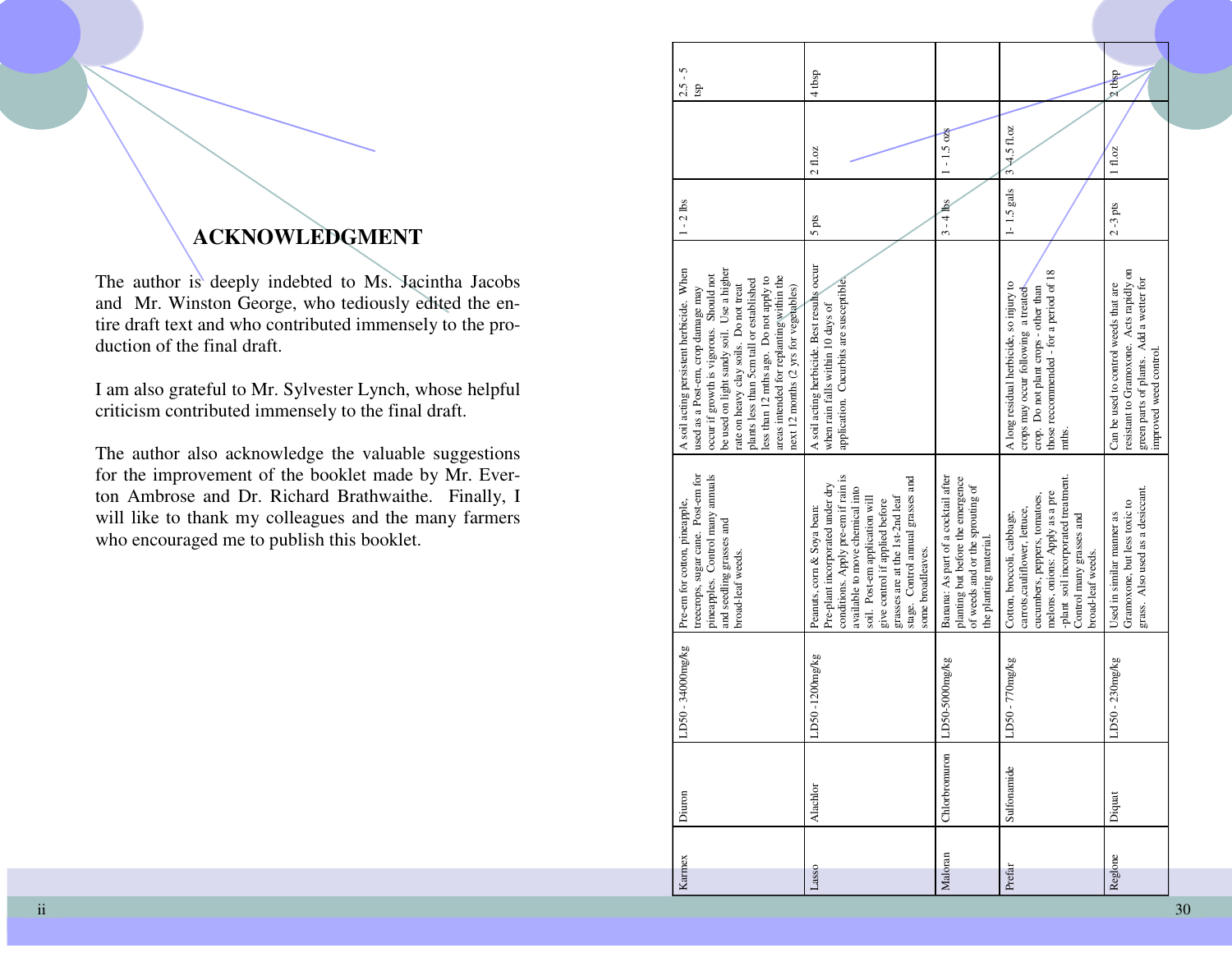| Per/acre fl.oz/oz/gal_tbsp/tsp/gal                                  | $1\frac{1}{2} - 2$ tbsp                                                                                                                                                                                                                                         | $2.25$ tbsp                                                                                                                                                                                                                                                                                                                                     | $2 - 3$ tbsp                                                                                                                                                                                                                                                                                           |
|---------------------------------------------------------------------|-----------------------------------------------------------------------------------------------------------------------------------------------------------------------------------------------------------------------------------------------------------------|-------------------------------------------------------------------------------------------------------------------------------------------------------------------------------------------------------------------------------------------------------------------------------------------------------------------------------------------------|--------------------------------------------------------------------------------------------------------------------------------------------------------------------------------------------------------------------------------------------------------------------------------------------------------|
| <b>APPLICATION RATES</b>                                            | $3/4 - 1$<br>1.0z                                                                                                                                                                                                                                               | fl.oz<br>1.25                                                                                                                                                                                                                                                                                                                                   | $1 - 1.5$<br>20                                                                                                                                                                                                                                                                                        |
|                                                                     | $1 - 2$ pts                                                                                                                                                                                                                                                     | 3 1/3 pts                                                                                                                                                                                                                                                                                                                                       | $4$ lbs                                                                                                                                                                                                                                                                                                |
| REMARKS                                                             | Immediately inactivated when in contact<br>with the soil. At low light intensity they<br>are often translocated. Apply to green<br>high. Use only clean water for mixing<br>weeds, preferably less than 0.5 cm<br>A very versatile contact herbicide.<br>spray. | seedbed preparation. Do not use on crops<br>fish. Effectiveness reduced by prolonged<br>dry weather and on soils with more than<br>A soil acting herbicide. Dangerous to<br>6% organic matter. Incorporate any<br>suffering from stress due to disease,<br>drought, waterlogging or chemical<br>trash, ash or straw evenly during<br>treatment. | long term control. Best applied to clean<br>achieved when soil is moist at time of<br>other desirable plants. Do not use on<br>A soil acting persistent herbicide for<br>application. Do not apply on or near<br>land before rain falls. Best result<br>ground intended for subsequent<br>cultivation. |
| ACUTE ORAL USAGE CROP/WEEDS<br>CONTROL                              | shielded or directed spray<br>Many crop: Contact, fast<br>acting post-em, used in<br>land preparation and as<br>in established crops for<br>the control of amual<br>weeds.                                                                                      | onions have a minimum<br>of 3 leaves, (about 6-7<br>Irritating to eyes Onion:Post-em, after<br>wks after sowing).                                                                                                                                                                                                                               | grasses and broad-leaf<br>controls most annual<br>Pineapple & citrus:<br>seedlings.                                                                                                                                                                                                                    |
| TOXICITY                                                            | 150mg/kg<br>LD50-                                                                                                                                                                                                                                               | and skin.                                                                                                                                                                                                                                                                                                                                       | 5200mg/kg<br>LD50-                                                                                                                                                                                                                                                                                     |
| TRADE NAMES   NAME/ACTIVE<br>INGREDIENT<br><b>MON</b><br><b>NO2</b> | Paraquat                                                                                                                                                                                                                                                        | Pendimethalin                                                                                                                                                                                                                                                                                                                                   | Bromacil                                                                                                                                                                                                                                                                                               |
|                                                                     | Gramoxone Super                                                                                                                                                                                                                                                 | Herbidox/Prowl                                                                                                                                                                                                                                                                                                                                  | $HYar-x$                                                                                                                                                                                                                                                                                               |

#### **PREFACE**

The inspiration to produce this pesticide director came in response to the numerous enquiries from agricultural technicians with regards to the various pesticides currently used in St.Vincent and the Grenadines. Moreover, after many years working in the discipline of Crop Protection, it became apparent that the wanton misuse of pesticides by farmers was often as a result of the lack of knowledge about the pesticides being used. The information provided by pesticide retailers on Labels are very often not instructive and for the most part inadequate.

The publication of this pesticide directory is therefore an effort to address these problems, by making available to agricultural extensionists and other agricultural technicians working with farmers, basic information on various pesticides presently in use. The information provided in this publication includes: the crops and crop pests for which these pesticides are recommended; toxicity and safety periods; the recommended rates of application and some general information on the properties of these pesticides. The publication also includes insecticides, fungicides and herbicides use charts, and some common measurements used in pesticides application.

It is my hope that the information provided will assist in more prudent use of pesticides within the farming community.

**Morris S.D. Fairbairn May 1995.**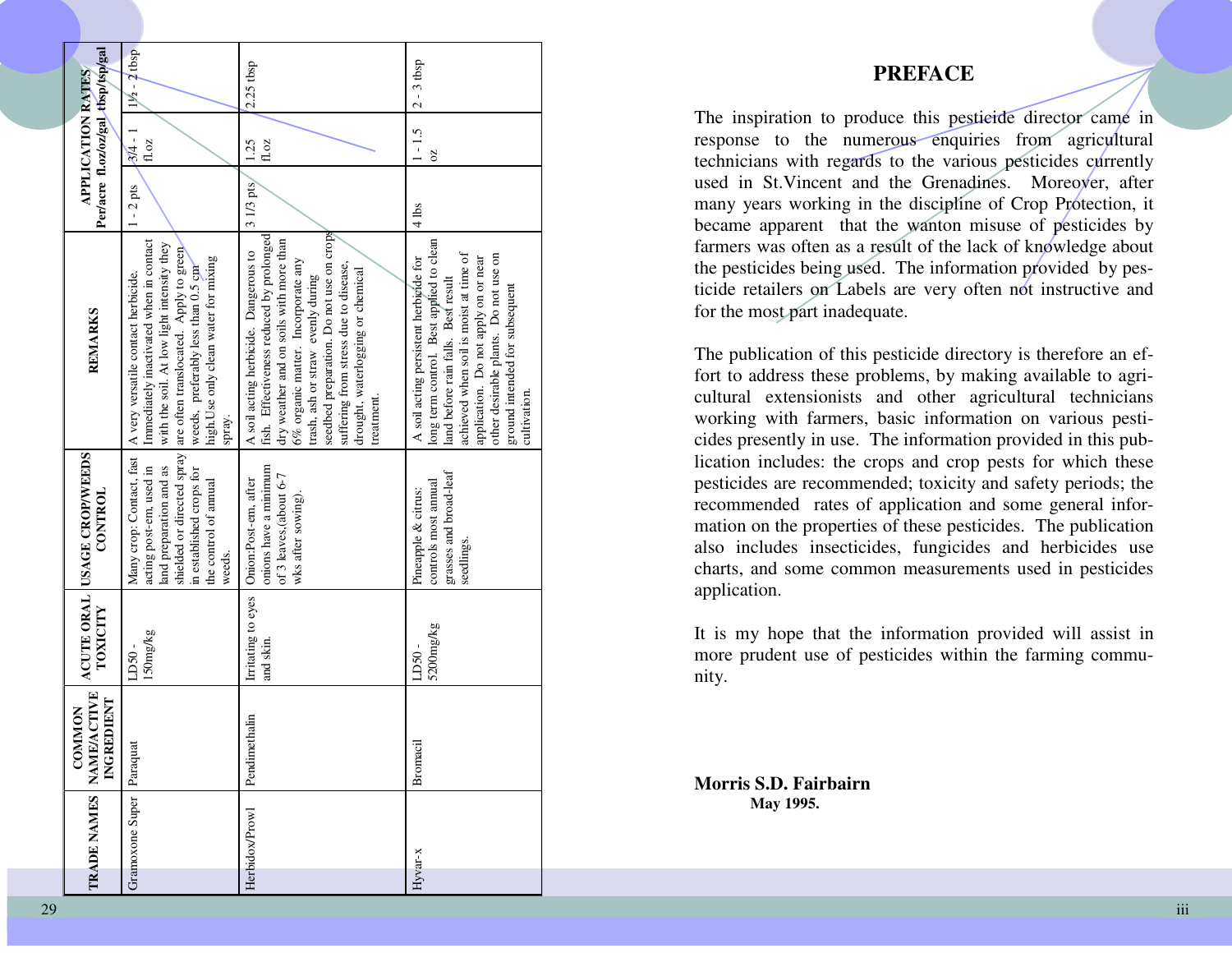### **DISCLAIMER**

The information presented in this booklet is not complete. It consists of information only appropriate to the objective of this publication. It may, therefore, be necessary to read the approved label for additional information on a particular pesticide.

The information compiled in this booklet has been selected from official sources, and from suppliers' labels. Every effort has been made to ensure that the information is correct at the time of publication. The publishers do not accept liability for any error or omission in the content; for any loss, damage or other accident arising from the use of products listed herein.

| Dalapon                 | Dalapon                | 970mg/kg<br>LD50-  | against perennial grasses.<br>bamboo during the rainy<br>Coconut, cocoa, coffee,<br>Can be used to control<br>Selective herbicide<br>citrus and banana:<br>season | preparation. Allow some weeks between<br>pre-planting, as a part of land<br>A systemic herbicide used at<br>application and planting.                                                                                                                                                                    | $8 - 10$ lbs                             | $3 - 3.5$<br>$0\overline{z}S$ |                     |
|-------------------------|------------------------|--------------------|-------------------------------------------------------------------------------------------------------------------------------------------------------------------|----------------------------------------------------------------------------------------------------------------------------------------------------------------------------------------------------------------------------------------------------------------------------------------------------------|------------------------------------------|-------------------------------|---------------------|
| Dosanex                 | Metoxuton              |                    | herbicide against grasses<br>and broadleaf weeds.<br>Carrots and cereals:<br>Post-emmergence                                                                      | When used in carrots, it should only be<br>after the 3rd true leaf stage. Do not<br>spray when soil is very wet.                                                                                                                                                                                         | 2.75 lbs<br>$1.75 -$                     |                               | $1.5 - 2.5$<br>tbsp |
| Fusilade                | Fluazifop-butyl        | LD50 - 1840        | herbicide. Can be used<br>onions: Post-em. grass<br>Broad-leaf crops and<br>as a spot or overall<br>treatment in land<br>preparation.                             | Increase rate for established perennials.<br>about 2 hrs fine weather after spraying.<br>Control of perennial grasses under dry<br>Translocated and slow acting. Needs<br>A selective weed killer for grasses.<br>conditions may be reduced.                                                             | $1-2$ pts                                |                               | $1-2$ tbsp          |
| Gesagard 50 WP          | Prometryn              | 3150mg/kg<br>LD50- | before weeds are 2 inches<br>carrots and cotton; apply<br>dasheen, eddoes, pigeon<br>potato. Post-em for<br>Pre-em for peanuts,<br>pea, carrots, white<br>high.   | A soil acting herbicide with sone contact<br>activity. More effective on broad leaved<br>achieved on seedling weeds up to 5 cm<br>high. Do not use on very cloddy soils.<br>On organic soil, only contact action<br>weeds than on grasses. Weeds will<br>emerge before dying. Best results<br>effective. | $2 - 4$ lbs                              | $1 - 1.5$<br>$\delta$         | $2 - 3$ tbsp        |
| Gesaprim                | Atrazine               | 100mg/kg<br>LD50-  | yams, tannias, cassava,<br>pineapples, sugarcane,<br>control of grasses and<br>corn: Pre-em for the<br>Treecrops, bananas,<br>broadleaf weeds                     | non-selective. Foliar activity effective on<br>weeds up to 3cm high. Resistant weeds<br>may develop with repeated use. Do not<br>apply on ground where the roots of<br>A soil acting herbicide with foliar<br>valuable trees or shrubs extend.<br>activity. At high rates, it is                         | $4 - 8$ lbs                              | $1.5 - 3$<br>02S              |                     |
| Gesapax-Combi<br>500 FW | + Atrazine<br>Ametryne | 100mg/kg<br>LD50-  | for control of broad-leaf<br>cane, pineapple: Pre-em<br>Banana, citrus, sugar<br>weeds and grasses.                                                               | Contact and long residual action.                                                                                                                                                                                                                                                                        | pts/30gal<br>of water<br>$4 \text{ imp}$ |                               | 5.5 tbsp            |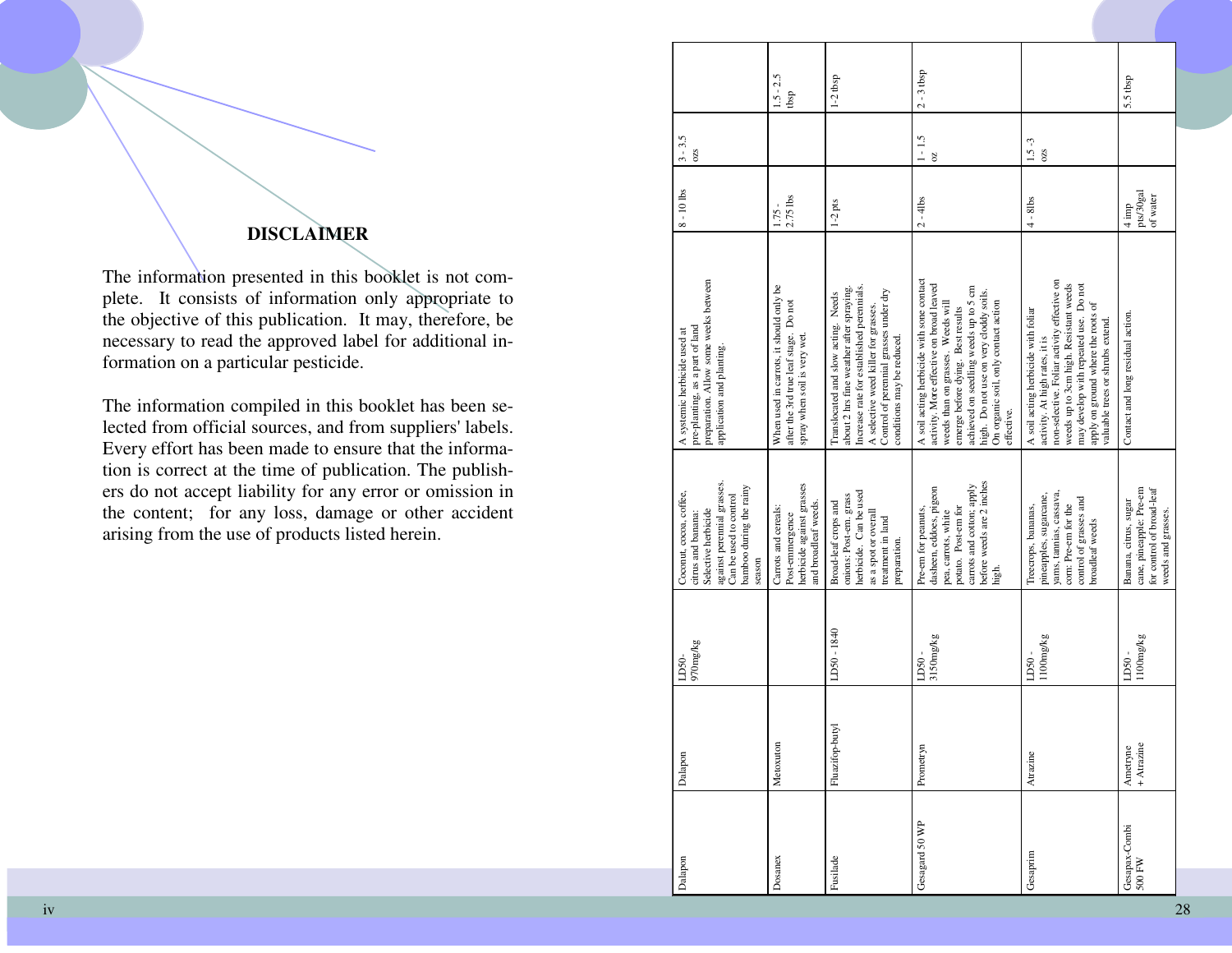|                                                         |                                                                       |                                                                                                                                                                            | 2 <sub>tbsp</sub>                                                                                                                                                                                     | $3 - 4$ tbsp                                                                                                                            |                                                                                                                                                                                                                                                                                  |
|---------------------------------------------------------|-----------------------------------------------------------------------|----------------------------------------------------------------------------------------------------------------------------------------------------------------------------|-------------------------------------------------------------------------------------------------------------------------------------------------------------------------------------------------------|-----------------------------------------------------------------------------------------------------------------------------------------|----------------------------------------------------------------------------------------------------------------------------------------------------------------------------------------------------------------------------------------------------------------------------------|
| per/acre fl.oz/oz/gal tbsp/tsp/gal<br>APPLICATION RATES | $3.5 - 4$<br>fl.oz                                                    | 40 lbs                                                                                                                                                                     | $0.5 - 1$<br>fl.oz                                                                                                                                                                                    | $1.5 - 2$<br>$\overline{\mathrm{c}}$                                                                                                    | $2 - 40z$                                                                                                                                                                                                                                                                        |
|                                                         | l gal                                                                 |                                                                                                                                                                            | $12$ pts                                                                                                                                                                                              | $4-5$ pts                                                                                                                               | $5 - 10$ lbs                                                                                                                                                                                                                                                                     |
| REMARKS                                                 | Soil acting herbicide. Usually effective<br>against established weeds | Should not be used on very light soils for<br>it is readily leached.                                                                                                       | broad-leaf weeds. Do not spray if rain is<br>animals for at least 7 days after spraying.<br>imminent. Do not cut grass or graze<br>A systemic herbicide selective to<br>Do not use on stressed crops. | with visible effects within 2-3 days. It<br>A systemic herbicide with slow acting<br>requires 5 hours of sunlight for<br>effectiveness. | plant lettuce within 6mths of application;<br>irrigation follows application. Do not<br>A very versatile pre-em. herbicide for<br>vegetables. Best results on fine, firm,<br>weed free soil, when adequate rain or<br>both direct seeded and transplanted<br>xher crops - 3mths. |
| <b>USAGE CROP/WEEDS</b><br>CONTROL                      | Pre-emergence<br>Arrowroot:                                           | Vegetables and legumes:<br>grasses and many broad<br>acting herbicide for the<br>potato: Pre-emergence<br>A pre-emergence soil<br>control of seedling<br>leaf weeds. Sweet | inches) Rice (4 wks after<br>Lawns, pastures, corn<br>(before the crop is 12<br>Also used for killing<br>sowing): Post-em.<br>shrubs and trees.                                                       | weeds including nutgrass.<br>pigeon pea and treecrops.<br>Controls many perennial<br>Direct spray in cotton,                            | good pre-em. herbicide of<br>Pre-emergence herbicide.<br>More effective on annual<br>broad leaf weeds. A very<br>grass weeds than on<br>Vegetables:<br>onions.                                                                                                                   |
| <b>ACUTE ORAL</b><br>TOXICITY                           | LD50-28mg/kg                                                          | 3500mg/kg<br>LD50-                                                                                                                                                         | LD50-300-1000<br>mg/kg                                                                                                                                                                                | LD50-700mg/kg                                                                                                                           | $LD50 - 3000$<br>mg/kg                                                                                                                                                                                                                                                           |
| NAME/ACTIVE<br>INGREDIENT<br><b>COMMON</b>              | Chlorophenaxy<br>2-Methyl-4-<br>Acetic Acid                           | Chlorabem                                                                                                                                                                  | Amine                                                                                                                                                                                                 | Methylarsonic acid                                                                                                                      | tetrachlorate-<br>Dimethyl-<br>rephthalate                                                                                                                                                                                                                                       |
| TRADE NAMES                                             | Agroxone                                                              | Amiben                                                                                                                                                                     | 2,4-D/Estemine                                                                                                                                                                                        | <b>Daconate/MSMA</b>                                                                                                                    | Dacthal 75 WP                                                                                                                                                                                                                                                                    |

#### **INTRODUCTION**

The use of pesticides is fast becoming a significant component of the pest management strategy of farmers in St.Vincent and the Grenadines. However, there are a number of misconceptions on the use of these pesticides and consequently, the misuse of these potentially hazardous materials is a common phenomenon within the farming community. Such misuse not only manifest itself in terms of economic loss to the farmer, but often aggravate the problems they were intended to combat. It also creates a number of health and environmental problems.

The information provided in this guide is designed to assist extensionists and other field workers in formulating the most appropriate recommendation when advising farmers on the use of pesticides. This information is not exhaustive. It provides guidelines for the proper use of commonly used pesticides. Moreover, the pesticides covered are restricted to those sanctioned by the Pesticide Board for use in St.Vincent and the Grenadines.

Although the guide dealt exclusively with chemical control of pests, the recommendations are based on the premise that this will form part of an integrated pest management strategy.

**HERBICIDES**

**HERBICIDES**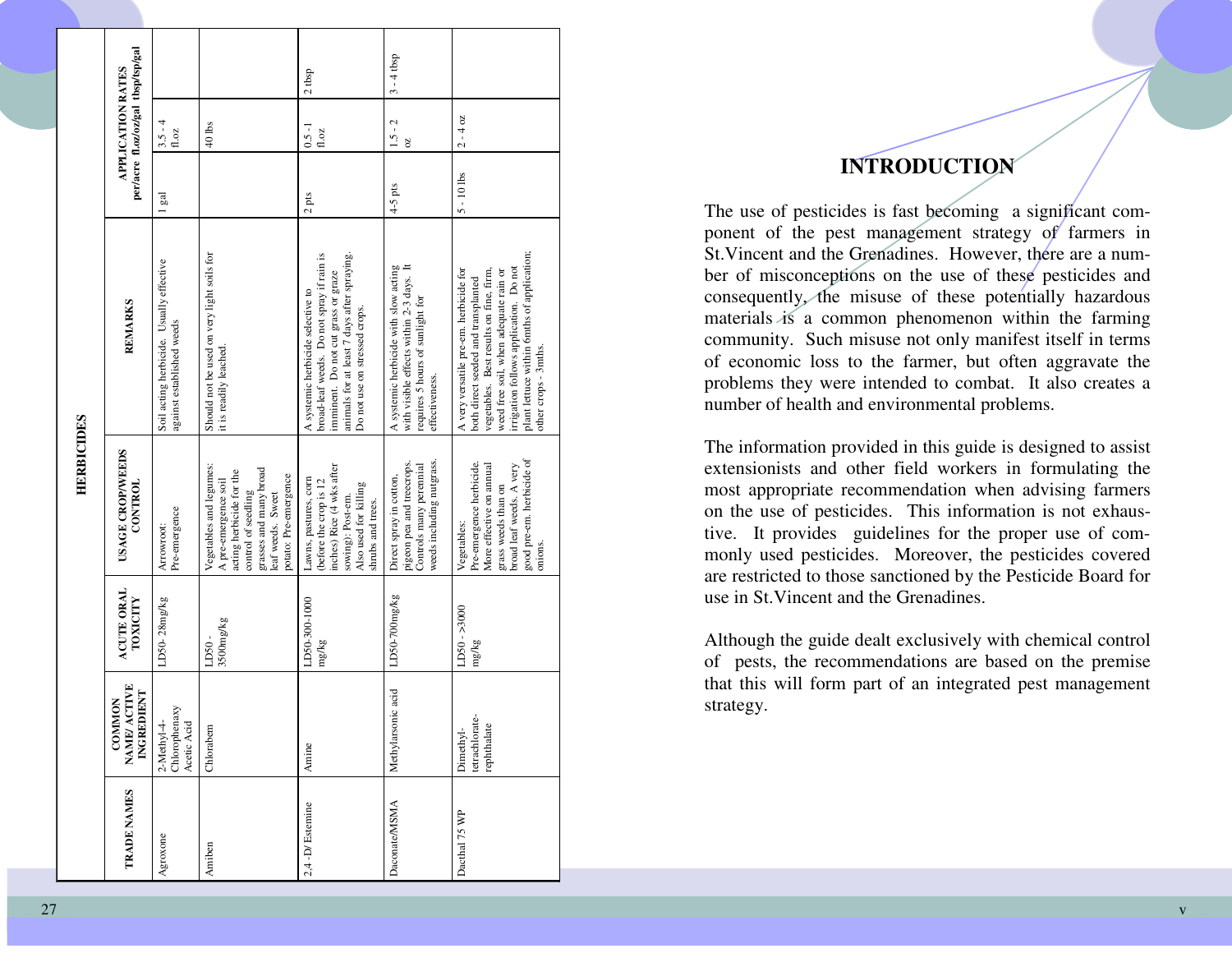### **NOTES ON CONCEPTS AND TERMINOLOGIES USED IN THIS GUIDE**

Pesticides are made up of inert materials and a certain component which has pesticidal activity. It is this component that has a toxic effect on the pest, and is referred to as the **active ingredient (a.i)**; a particular product may contain more than one active ingredient.

Active ingredients are given chemical names which confirms with accepted guidelines established by Chemists. These names often appear in parenthesis. Active ingredients are also assigned common names. A given **common name** always refers to a particular active ingredient, regardless of the manufacturer.

 Manufacturers generally give one or more specific names to their formulation of a particular active ingredient. These names are referred to as **trade names, brand names or proprietary names.**

#### **INSECTICIDES**

Insecticides exert their toxic effect in a number of ways. Some must be swallowed by the insect in the act of feeding; these are the **stomach poisons.** 

Others can penetrate the outer membrane or can enter through the respiratory tubes (the spiracles); these are the **contact poisons.**

Some insecticides are absorbed in the host plant and are subsequently translocated throughout the plant; these are the **systemic insecticides.** They are particularly useful against insects with piercing/sucking mouthparts.

| 1 tbsp                                                                                                               | $2$ tbsp                                                                                                                                                                                             |                                                                                                                                                                  |                                                                                                                                             | ltbsp                                                                                                        | $2$ tbsp                                                                                                                                                                                                   |
|----------------------------------------------------------------------------------------------------------------------|------------------------------------------------------------------------------------------------------------------------------------------------------------------------------------------------------|------------------------------------------------------------------------------------------------------------------------------------------------------------------|---------------------------------------------------------------------------------------------------------------------------------------------|--------------------------------------------------------------------------------------------------------------|------------------------------------------------------------------------------------------------------------------------------------------------------------------------------------------------------------|
|                                                                                                                      | 10z                                                                                                                                                                                                  | $3/4$ -1 $oz$                                                                                                                                                    |                                                                                                                                             |                                                                                                              | $\overline{0}$                                                                                                                                                                                             |
| $2 - 2.5$ lbs                                                                                                        | $2 - 3$ lbs                                                                                                                                                                                          | $1.5 - 3$ lbs                                                                                                                                                    | $20 - 30$ lbs 4<br>oz/tree                                                                                                                  | $2$ lbs                                                                                                      | $3$ lbs                                                                                                                                                                                                    |
| 7dys                                                                                                                 | 10 dys                                                                                                                                                                                               | 7 dys                                                                                                                                                            | $7 - 14$ dys                                                                                                                                | $.28$ dys<br>$14 -$                                                                                          | $4 \text{ dys}$                                                                                                                                                                                            |
| A very versatile contact<br>fungicide. Do not use<br>on young seedlings of<br>tomatoes and tobacco.                  | fungicide with contact<br>with Dithiocarbamate<br>possesses bactericide<br>action. Compatible<br>fungicides. It also<br>A fixed copper<br>qualities.                                                 | Do not apply if crop is<br>drought or physical or<br>wet or suffering from<br>protectant fungicide.<br>A foliar carbamate<br>chemical stress.                    | $A systemic soilfungicide.$                                                                                                                 | Systemic and Contact<br>fungicide.                                                                           | strengthens lignification<br>complex improves food<br>chlorophyll content and<br>production within the<br>A contact copper<br>fungicide. The iron<br>plant by increasing<br>in young shoots.               |
| Many crops: Anthracnose,<br>rots, Rust, Scab and many<br>Downy mildew, various<br>Early and Late blights,<br>others. | rot(Xanthomonas), Black<br>mildew, Downy mildew,<br>Many crops: Early and<br>pod, Melanose, Scab,<br>Rust.<br>Late blight, Powdery<br>Cercospora leaf spot,<br>Anthracnose, Black<br>Bacterial spot, | Cercospora leaf spot, Early<br>and Late blight, Alternaria<br>Many crops: Anthraenose,<br>eaf spot, and many others<br>Phytophthora, Downy<br>mildew, Black rot, | fungi (mostly Phytophthora<br>and Pythium spp), causing<br>root, collar and stem rot.<br>Use as Post-harvest dip.<br>Many crops: Soil borne | Many crops: Blue mould,<br>Phytophthora, Downy<br>Early and Late blight,<br>mildew, Pythium.<br>Anthracnose, | Powdery mildew, Bacterial<br>Septoriosis, Rust, Black<br>rot, Melanose, Leaf rust,<br>Late blight, Downy and<br>Many crops: Early and<br>Cercospora leaf spot,<br>blight, Anthracnose,<br>and many others. |
| 800mg/kg<br>LD50-                                                                                                    |                                                                                                                                                                                                      | 7500mg/kg<br>LD50-                                                                                                                                               |                                                                                                                                             |                                                                                                              |                                                                                                                                                                                                            |
| Mancozeb                                                                                                             | hydroxide<br>Copper                                                                                                                                                                                  | Maneb                                                                                                                                                            | Metalaxyl                                                                                                                                   | Metalazyl +<br>Mancozeb                                                                                      | Ferro Ferry<br>Mancozeb<br>$Copper +$<br>Cyanide                                                                                                                                                           |
| Dithane M45                                                                                                          | Kocide 101<br>50WP                                                                                                                                                                                   | Manzate 200                                                                                                                                                      | Ridomil 5G                                                                                                                                  | Ridomil mz $72~\mathrm{WP}$                                                                                  | Trimiltox forte                                                                                                                                                                                            |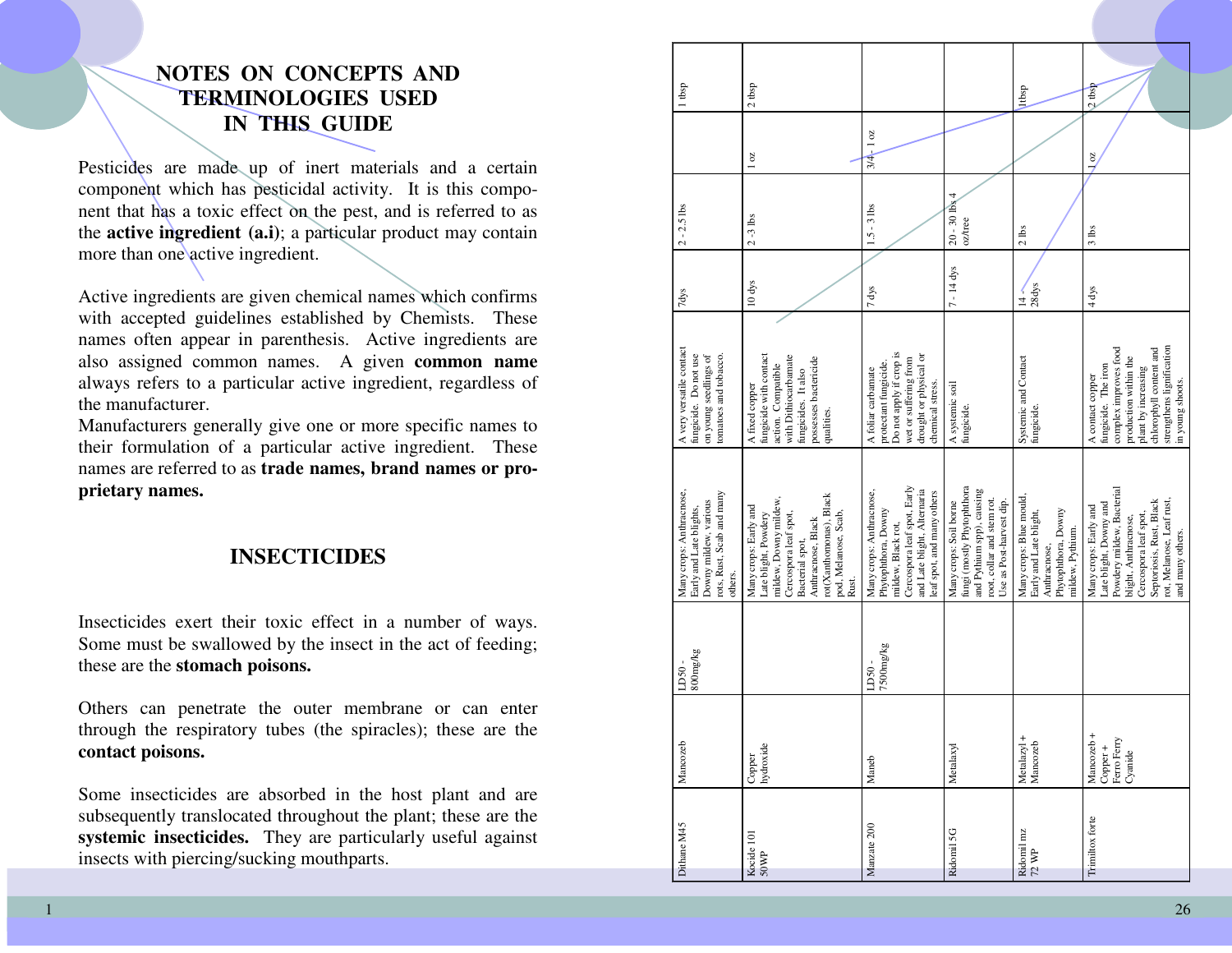|                     | TRADE<br><b>NAME</b> | <b>INGREDIENT</b><br>COMMON<br>ACTIVE<br>NAME | TOXICITY<br>ACUTE<br><b>ORAL</b>                   | <b>USAGE/CROP/DISEASE</b>                                                                                                                                                                                                              | <b>REMARKS</b>                                                                                                                                                                                                                              | PERIOD<br><b>SAFETY</b> |                                      | Per/acre Fl.oz/oz/gal Tbsp/tsp/gal<br><b>APPLICATION RATES</b> |                              |
|---------------------|----------------------|-----------------------------------------------|----------------------------------------------------|----------------------------------------------------------------------------------------------------------------------------------------------------------------------------------------------------------------------------------------|---------------------------------------------------------------------------------------------------------------------------------------------------------------------------------------------------------------------------------------------|-------------------------|--------------------------------------|----------------------------------------------------------------|------------------------------|
| Bravo 500/          | Daconil 75 WP        | Chlorothalomil                                | LD50 - 10,000<br>mg/kg                             | Phytophthora, Rhizoctonia,<br>Many crops: Cercospora<br>Anthracnose, Southern<br>leafspot, Mildews,<br>blight, Septoria<br>rust.                                                                                                       | A protectant fungicide.<br>Gives some control of<br>Do not use on dessert<br>grown nursery stock.<br>mosses in container<br>grapes as russetting<br>may occur.                                                                              | $7$ dys                 | $1.5 - 2$ lbs<br>$1.5 - 2.25$<br>pts | 1f1.0Z                                                         | 1tbsp/                       |
| Calixin             |                      | Tridemorph<br>Beacon                          | 1000mg/kg<br>LD50-                                 | Banana: A spray for Yellow<br>Sigatoka, Leafspot                                                                                                                                                                                       | A systemic eradicant<br>and protectant<br>fungicide.                                                                                                                                                                                        | $2 - 6$ wks             |                                      |                                                                |                              |
| Orthocide<br>Captan |                      | Captan                                        | May cause skin<br>9000mg/kg<br>irritation<br>LD50- | blight of tomatoes, snaping<br>off, Septoria leaf spot and<br>Post-harvest spray or dip<br>many others. Used as a<br>Seed and soil treatment,<br>mildew, Early and Late<br>foliar spray: Black rot,<br>Brown rot, Downy<br>for fruits. | not leave dilute material<br>N.B. It does not control<br>Do not mix with strong<br>sprays containing soils.<br>powdery mildew. Do<br>for more than 2 hrs.<br>alkaline material or<br>protective eradicant<br>A broad spectrum<br>fungicide. | 7 dys                   | $soil - 10$ $lbs$<br>foliar - 4lbs   | 3.5 oz<br>$1.5 \text{ oz}$                                     |                              |
|                     | Chipco 26019         | Iprodione                                     |                                                    | ornamentals: Dollar spot,<br>Alternaria, Rhizoctonia.<br>Fusarium, Blight,<br>Turf grasses and                                                                                                                                         | reatment after mowing.<br>contact fungicide with<br>activities. Apply turf<br>A broad spectrum<br>some eradicant                                                                                                                            |                         |                                      |                                                                | $3/4 - 1.5$<br>$_{\rm tbsp}$ |
|                     | Cupravit (blue)      | oxychloride<br>Copper                         |                                                    | cocoa, Anthracnose, Scab,<br>Treecrops: Black pod of<br>Gummosis of citrus.<br>Alternaria leafspot,                                                                                                                                    | may occur to leaves of<br>A prophylactic copper<br>crops when foliage is<br>dry. Slight damage<br>cherries and plums.<br>bactericide. Spray<br>fungicide and                                                                                | $5 - 7$ dys             | 5 <sub>l</sub>                       | $2 - 30z$                                                      |                              |

Some insecticides kill only a few kinds of insects, without harming the beneficial ones; these are the **selective or narrowspectrum insecticide.**

Many more insecticides are general purpose or **broad-spectrum**; these are useful when several kinds of insects are a problem.

Insecticides also vary in the length of time they remain effective as toxic agents. Some break down immediately into non-toxic by-products; these are **non-residual insecticides**. They are particularly useful when crops are nearing harvesting.

The **residual insecticides** on the other hand, remain active for relatively long periods. They are valuable when particular insects present constant control problems, and where adverse environmental effects are unlikely.

Insecticides are also classified into broad groups, based on some common chemical characteristics. Some of the more common groups include:

1. **CHLORINATED HYDROCARBONS** - These are residual insecticides which tend to persist in the environment. They tend to accumulate in the fatty tissue of mammals and can cause general health problems. Consequently, there are restrictions on the use of these.

2. **ORGANOPHOSPHATES** - These are the most widely used class of insecticides. They have shorter residual life than the chlorinated hydrocarbons.

3. **CARBAMATES** - These are quite variable in human toxicity and persistence in the environment.

4. **SYNTHETIC PYRETHROIDS** - These are known for their almost instantaneous knockdown of flying insects. They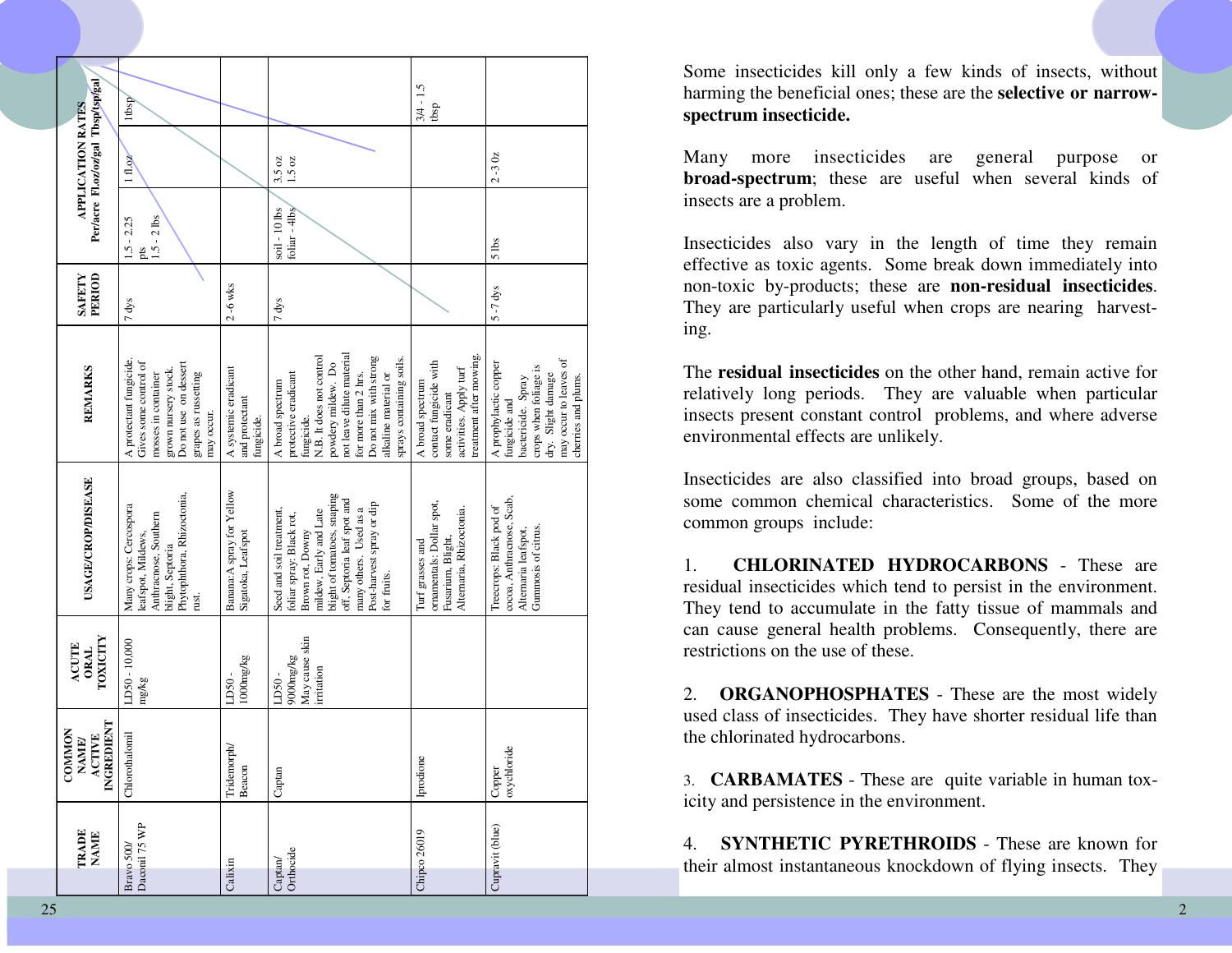generally exhibit low toxicity to mammals.

5. **BIOLOGICALS** - These include pathogenic agents and insect growth regulators (IGRs) which cause abnormal reactions (diseased conditions) in given species of pest. Insect growth regulators are either naturally occurring insects hormones or synthetic chemicals designed to mimic hormone activities. IGRs tend to be highly specific in their action and are virtually harmless to non-target species.

#### **HERBICIDES**

Herbicides are **selective** when they kill weeds but leave the crop unharmed. They are **non-selective** when they kill all the plants present.

Herbicides differ in the way they kill plants. Some kill only the portion of the plant which actually comes into contact with the chemical. These are the **contact herbicides**.

Others are absorbed and are translocated throughout the plant. These are **systemic herbicides** and are generally capable of killing the entire plant.

Herbicides can be applied pre-plant or before the crop is sown or planted. This is referred to as **pre-emergence** application which is done after planting but prior to the emergence of the crop and or weeds. When the herbicide is applied after the crop or weed appear, it is called a **postemergence** application. The chemical can, therefore, be applied **overall**, that is, on both crops and weed (**selective herbicides**), or **directed -** the spray is kept off the crop by means of a shield.

|                   | Per/acre Fl.oz/ oz/ gal Tbsp/<br><b>APPLICATION RATES</b>               |                                                                                                                                                                                                                                                                                                  | $1/2 - 1$ lbs                                                                                                                                                                                       |                                                                                                                                                                                                                                                                       |
|-------------------|-------------------------------------------------------------------------|--------------------------------------------------------------------------------------------------------------------------------------------------------------------------------------------------------------------------------------------------------------------------------------------------|-----------------------------------------------------------------------------------------------------------------------------------------------------------------------------------------------------|-----------------------------------------------------------------------------------------------------------------------------------------------------------------------------------------------------------------------------------------------------------------------|
|                   | $\tan$                                                                  | Itsp<br>$1/2$ -                                                                                                                                                                                                                                                                                  |                                                                                                                                                                                                     | 10z                                                                                                                                                                                                                                                                   |
|                   |                                                                         | 7.5 oz                                                                                                                                                                                                                                                                                           | 7.5 oz                                                                                                                                                                                              | $3l$ lbs                                                                                                                                                                                                                                                              |
|                   | PERIOD<br>SAFETY                                                        | 15days                                                                                                                                                                                                                                                                                           |                                                                                                                                                                                                     | $7-29$ yrs                                                                                                                                                                                                                                                            |
| <b>FUNGICIDES</b> | REMARKS                                                                 | A systemic fungicide with both preven-<br>vars and ornamentals may be sensitive.<br>nutrients solutions. Some lettuce culti-<br>nutrient solutions. Some lettuce culti-<br>vars and ornamentals in mixture with<br>apply to ornamentals in mixture with<br>tative and curative qualities. Do not | vides contact and systemic action. Do<br>A broad spectrum fungicide that pro-<br>not mix with copper.                                                                                               | A broad spectrum carbonate fungicide<br>iscommon for resistant strains of fungi<br>with frequent use. It does not control-<br>used as a systemic foliar fungicide. It<br>resistant starins of fungi to develop<br>downy mildrew and damping off<br>cuased by pythium. |
|                   | USUAGE/ CROP/DISEASE                                                    | Treecrops, vegetables, pineapples 7<br>(Damping off), heart rot or pineap-<br>ples, Stimulates the plants natural<br>defence mechanism to prevent<br>Phytophthora), Phythium<br>ornamentals: Root rot<br>initial infection.                                                                      | Stem rot caused by pythium, Phy-<br>A soil fungicide used for the con-<br>trol of Damping off, Root rot and<br>tophthora, Rhizoctonia and Fusa-<br>rium. Can be used as a paint on<br>pruning cuts. | toka, gray mold, Melanose, Sclero-<br>tonia crown rot, smuts, rhizoctonia<br>Fusarium, Blackspot, yellow Siga-<br>spora leafspot, Powdery mildrew,<br>Many crops: Antracnose, Cerco-<br>spp. And many others. Can be<br>used as a post-harvest dip.                   |
|                   | UTE ORAL<br><b>ALDIXO</b><br>$\mathbf{S}$                               | LD50-2680<br>$\log k$ g                                                                                                                                                                                                                                                                          | $ID50-5000mg$<br>$\overline{\text{kg}}$                                                                                                                                                             | LD50-9590mg<br>$\overline{\mathbf{g}}$                                                                                                                                                                                                                                |
|                   | INGREDI-<br><b>ACTIVE</b><br><b>MOM</b><br>NAME/<br><b>ENTS</b><br>COM- | Fosetyl-Al<br>(80%)                                                                                                                                                                                                                                                                              | atemethyl<br>thiophan-<br>Ethanol,                                                                                                                                                                  | Benomyl                                                                                                                                                                                                                                                               |
|                   | <b>NAMES</b><br><b>TRADE</b>                                            | Aliette                                                                                                                                                                                                                                                                                          | Banrot<br>40 WP                                                                                                                                                                                     | Benlate<br>WP 50%                                                                                                                                                                                                                                                     |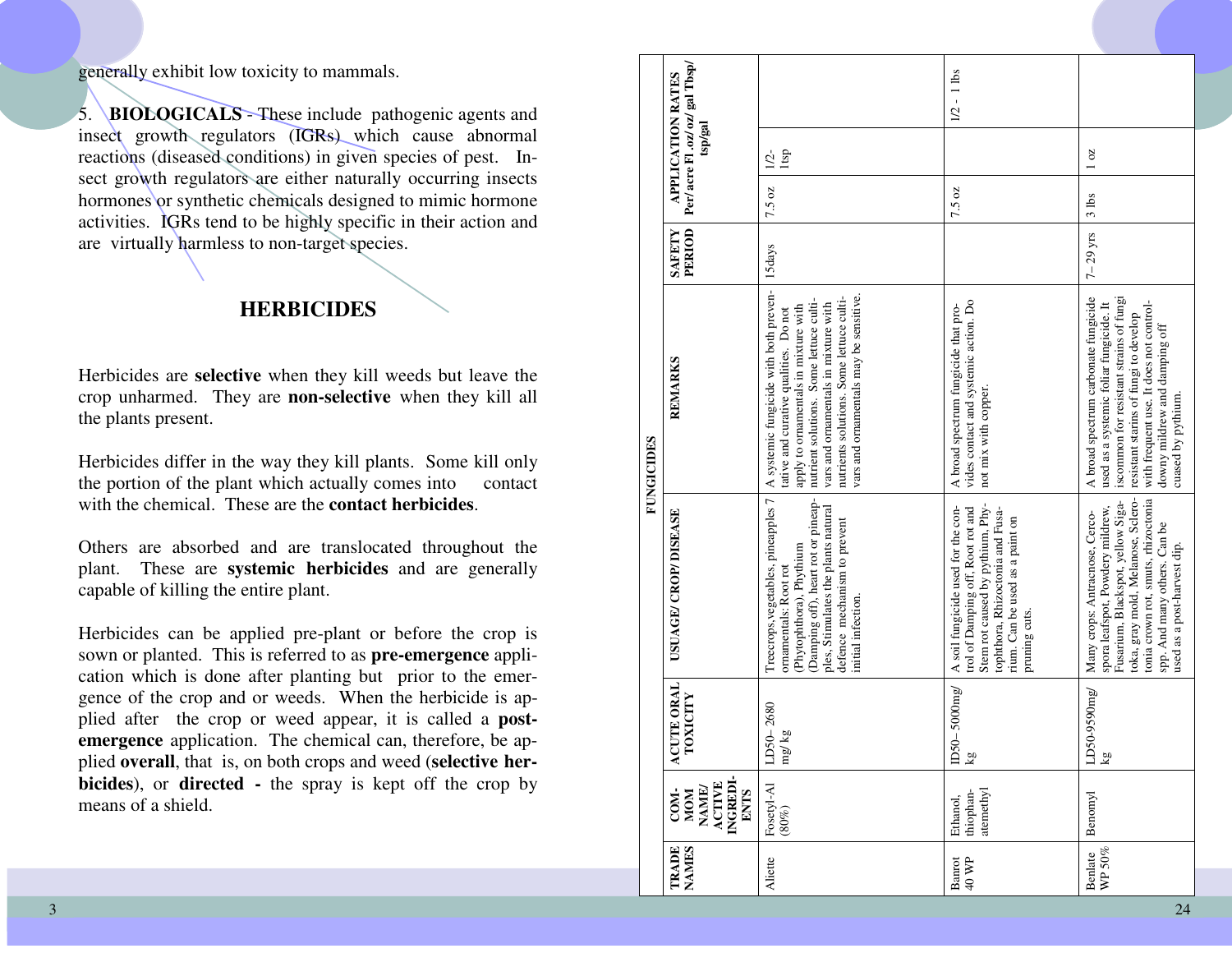| <b>OTHERS</b>                        |                                            |                                                                                            |                                                                                                                                   |                                                                            |                         |                               |                               |                                |
|--------------------------------------|--------------------------------------------|--------------------------------------------------------------------------------------------|-----------------------------------------------------------------------------------------------------------------------------------|----------------------------------------------------------------------------|-------------------------|-------------------------------|-------------------------------|--------------------------------|
| TRADE<br>NAME                        | COMMON<br>NAME/ ACTIVE<br>INGREDIENT       | <b>ACUTE ORAL</b><br>TOXICITY                                                              | <b>CROP/PEST</b><br>USAGE                                                                                                         | <b>REMARKS</b>                                                             | PERIOD<br><b>SAFETY</b> |                               | APPLICATION RATES<br>/gal     | Per/acre Fl.oz/oz/ gal Tbs/tsp |
| M-Pede                               | Potassium salts of<br>fatty acids.         | sites wasps honey<br>Does not kill lady<br>bird beetles, para-<br>Relatively safe.<br>bees | vegetables and orna-<br>scales, thrips, white<br>mealy bugs, mites,<br>mentals: Aphids,<br>flies and others.<br>Treecrops,        | A true soap that<br>outstanding<br>insecticidal<br>properties.<br>exhibits | None                    | $51/2 - 9$ 2 $1/2 - 4$<br>pts | $\pm0.02$                     | $6-8$ tbsp                     |
| Sun spray<br>Ultra fine<br>Spray Oil | Refined petroleum<br>$\circ$<br>distillate |                                                                                            | ornamentals: Aphids,<br>bugs, whiteflies and<br>leafminers, mealy<br>mites and ovicide<br>vegetables and<br>Treecrops,<br>others. | suffocant and<br>Acts as a<br>ovicide                                      |                         | $1/2$ gal                     | $11/2 - 2.5$   7 tsp<br>fl.oz |                                |

#### **FUNGICIDES**

Most fungicides are applied as **Protectants**, i.e. they are applied to the plant before the disease develops. Another type of fungicide kills or stops the spread of the fungus once it has become established in or on the plant. These fungicides are called **Eradicants.**

#### **RODENTICIDES**

Most of the rodenticides used in St.Vincent and the Grenadines are **Anticoagulants**. Some are classified as **multifeeding anticoagulants**, which must be consumed repeatedly over a period of several days before a lethal dose is acquired. Others are **single-feed anticoagulants** which are capable of causing death after a single feeding.

**SAFETY PERIOD/HARVEST INDEX** - This refers to the period which must elapse between the last application of a pesticide and the harvesting of plant produce for human or animal consumption.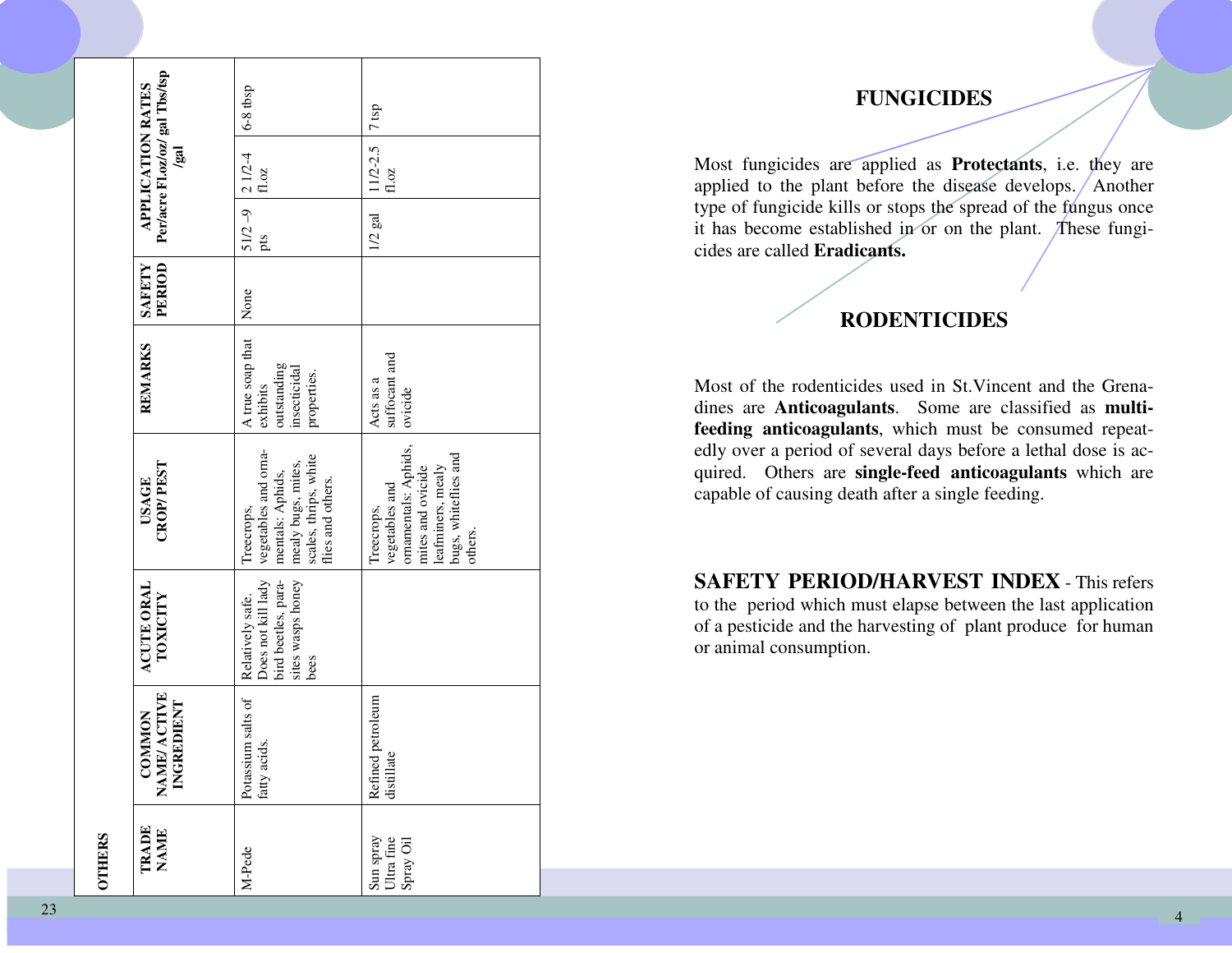### **TOXICITY OF PESTICIDES**

|                                                                                                     | ORAL                                                          | DERMAL                                                                 |
|-----------------------------------------------------------------------------------------------------|---------------------------------------------------------------|------------------------------------------------------------------------|
| <b>Highly</b> toxic<br>Moderately toxic<br>Slightly toxic<br>Relatively non-toxic LD50 > 5000 mg/kg | $LD50 < 50$ mg/kg<br>LD50 50-500 mg/kg<br>LD50 500-5000 mg/kg | $<$ 200 mg/kg<br>200-2000 mg/kg<br>2000-20 000 mg/kg<br>$>20000$ mg/kg |

All pesticides are toxic. They range from the most dangerous (category I) to the least dangerous (category IV). The **LD50** ("LD"- lethal dose) rating, measures the amount of pesticide that kills 50% of the test animals (white male rats), in terms of milligrams of pesticide per kilogram of body weight. For example, if the LD 50 of a rat poison is 200, then 200mg of the poison should kill one of every 2 rats that weigh 1kg each. These values provide a fairly good measure of the relative toxicity of pesticides to humans. The lower the LD 50, the higher the toxicity, thus the greater the hazard.

**Oral LD 50** applies to pesticides taken through the mouth. **Dermal LD 50** applies to pesticides absorbed through the skin.

### **LABEL SIGNAL WORDS**

| LABEL                              | <b>WORDS</b>                               | <b>SIGN</b> |
|------------------------------------|--------------------------------------------|-------------|
| DANGER,<br>POISON,<br><b>TOXIC</b> | <b>EXTREMELY OR</b><br><b>HIGHLY TOXIC</b> |             |
| WARNING,<br><b>HARMFUL</b>         | <b>MODERATELY</b><br><b>TOXIC</b>          | X           |
| <b>CAUTION</b>                     | <b>SLIGHTLY</b><br><b>TOXIC</b>            | <b>NONE</b> |

|             |                                                      | thrice/year.<br>40 ms/mat.                                                                                                                                                                                                                  | 30 gm/mat.<br>thrice/year.                                                                                                                                                                          | $7.5 \text{ mV}$<br>thrice/year                                                                                             |
|-------------|------------------------------------------------------|---------------------------------------------------------------------------------------------------------------------------------------------------------------------------------------------------------------------------------------------|-----------------------------------------------------------------------------------------------------------------------------------------------------------------------------------------------------|-----------------------------------------------------------------------------------------------------------------------------|
|             | Per/acre quantity/mat/year<br>APPLICATION RATES      | $20 - 40$ lbs                                                                                                                                                                                                                               | $1 - 40$ lbs                                                                                                                                                                                        |                                                                                                                             |
|             | <b>REMARKS</b>                                       | poison insecticide/nematicide. A<br>A carbonate compound used as a<br>mask should be worn at the time<br>very toxic material Gloves and<br>of application. Performance is<br>systemic and contact stomach<br>reduced in dry soil condition. | A contact insecticide/nematicide<br>with excellent residual activity.<br>Precaution as per Furadan.                                                                                                 | be phytoxic on melongene. Apply<br>cide/ acaricide/ nematicide. May<br>A contact and systemic insecti-<br>with an injector. |
| NEMATICIDES | USUAGE CROP/<br>PEST                                 | Banana and other crops:<br>Root-knots nematode,<br>soil insects and other<br>nematodes.                                                                                                                                                     | at planting and as a spot<br>Soil nematodes and soil<br>preparation, at planting<br>insects. Can be used at<br>Banana and tree crops:<br>treatment on establish<br>the time of final land<br>crops. | Banana: as for Furadan                                                                                                      |
|             | TOXICITY<br><b>ACUTE</b><br><b>ORAL</b>              | LD50- $8mg/kg$<br>Highly toxic                                                                                                                                                                                                              | LD50-62mg/kg<br>Highly toxic                                                                                                                                                                        | $LD50-5.4mg/kg$<br>Highly toxic                                                                                             |
|             | <b>COMMON NAME</b><br>ACTIVE INGRE-<br><b>DIENTS</b> | Carbofuran                                                                                                                                                                                                                                  | Ethoprophos                                                                                                                                                                                         | Oxanyl                                                                                                                      |
|             | <b>TRADE</b><br><b>NAME</b>                          | Furadan 10G                                                                                                                                                                                                                                 | Mocap 10 % G                                                                                                                                                                                        | Vydate E.C.                                                                                                                 |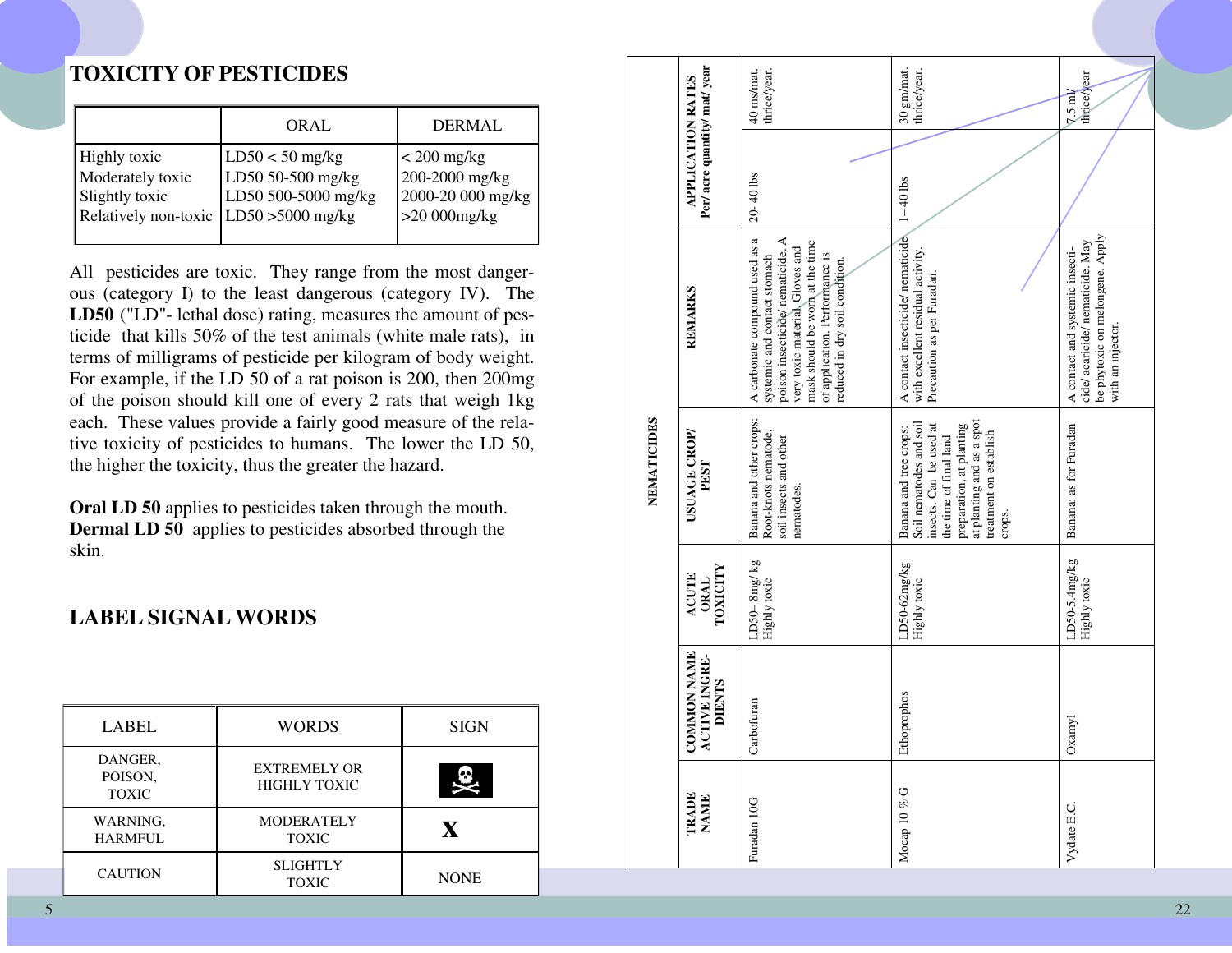|                    |                                                              | $\frac{1}{2} - \sqrt{\text{tsp}}$                                                                                                                               | l tsp                                                                                                                     | $1/2 - 1$ tsp                                                                                          |                                                          | $\frac{1}{2}$ tsp                                                                                                                                                                                                          |
|--------------------|--------------------------------------------------------------|-----------------------------------------------------------------------------------------------------------------------------------------------------------------|---------------------------------------------------------------------------------------------------------------------------|--------------------------------------------------------------------------------------------------------|----------------------------------------------------------|----------------------------------------------------------------------------------------------------------------------------------------------------------------------------------------------------------------------------|
|                    | Per/acre Floz/oz/gal Tbs/tsp/gal<br>APPLICATION RATES        |                                                                                                                                                                 |                                                                                                                           |                                                                                                        |                                                          |                                                                                                                                                                                                                            |
|                    |                                                              | $\mathcal{M}$ .02                                                                                                                                               | $8$ fl.oz                                                                                                                 | 5f.0z                                                                                                  |                                                          | 5f.0z                                                                                                                                                                                                                      |
|                    | PERIOD<br><b>SAFETY</b>                                      | 3 dys                                                                                                                                                           |                                                                                                                           | $ 3 \text{ dys} $                                                                                      |                                                          |                                                                                                                                                                                                                            |
|                    | <b>REMARKS</b>                                               | insecticide. May cause mite<br>A broad spectrum stomach<br>poison and contact<br>build up.                                                                      | Contact and stomach poison 21 dys<br>treated area and don not mix<br>insecticide. Do not graze<br>with alkaline material. | Contact and stomach poison                                                                             |                                                          | Contact residual and stomach <sup>7</sup> dys<br>repellant properties. Highly<br>active at low rates. Rapidly<br>insecticides and fungicides.<br>absorbed and degraded.<br>acting insecticide with<br>Compatible with most |
|                    | <b>USAGE CROPPEST</b>                                        | Toxic to bees and leafminers, budworms, pod<br>LD50-4000mg/kg Vegetables and Legumes:<br>borers, stink bugs, white<br>Aphids, caterpillars,<br>flies, pin worms | LD501-450mg/kg Vegetables and Legumes:<br>As for Ambush.                                                                  | Toxic to bees and caterpillars, houseflies, and   insecticide.<br>Many crops: beetles,<br>many others. | Vegetables: Flea beetles,<br>aphid, and cut worms.       | flies, midges, cockroaches<br>Many crops: Apids, white<br>caterpillars, mosquities,<br>flies, beetles, weevils,                                                                                                            |
|                    | ACUTE ORAL<br>TOXICITY                                       | eye irritation.<br>fish.                                                                                                                                        | Causes irritation<br>Toxic to fish and<br>to eye and skin.<br>bees.                                                       | $LD50-135mg/kg$<br>fish.                                                                               | Irritation to skin,<br>damage to eyes<br>risk of serious | LD50-56mg/kg                                                                                                                                                                                                               |
|                    | <b>TRADE NAME NAME/ACTIVE</b><br>INGREDIENT<br><b>COMMON</b> | Permethrin                                                                                                                                                      | Fenvalerate                                                                                                               | $\frac{1}{2}$<br>Decamet                                                                               | cypermethrin<br>Alpha-                                   | L-cyhalothrin                                                                                                                                                                                                              |
| <b>PYRETHROIDS</b> |                                                              | Ambush 50% EC                                                                                                                                                   | Belmark                                                                                                                   | Decis 2.5 EC                                                                                           | Fastac                                                   | Karate                                                                                                                                                                                                                     |

# **PESTICIDES**

# **USE CHARTS**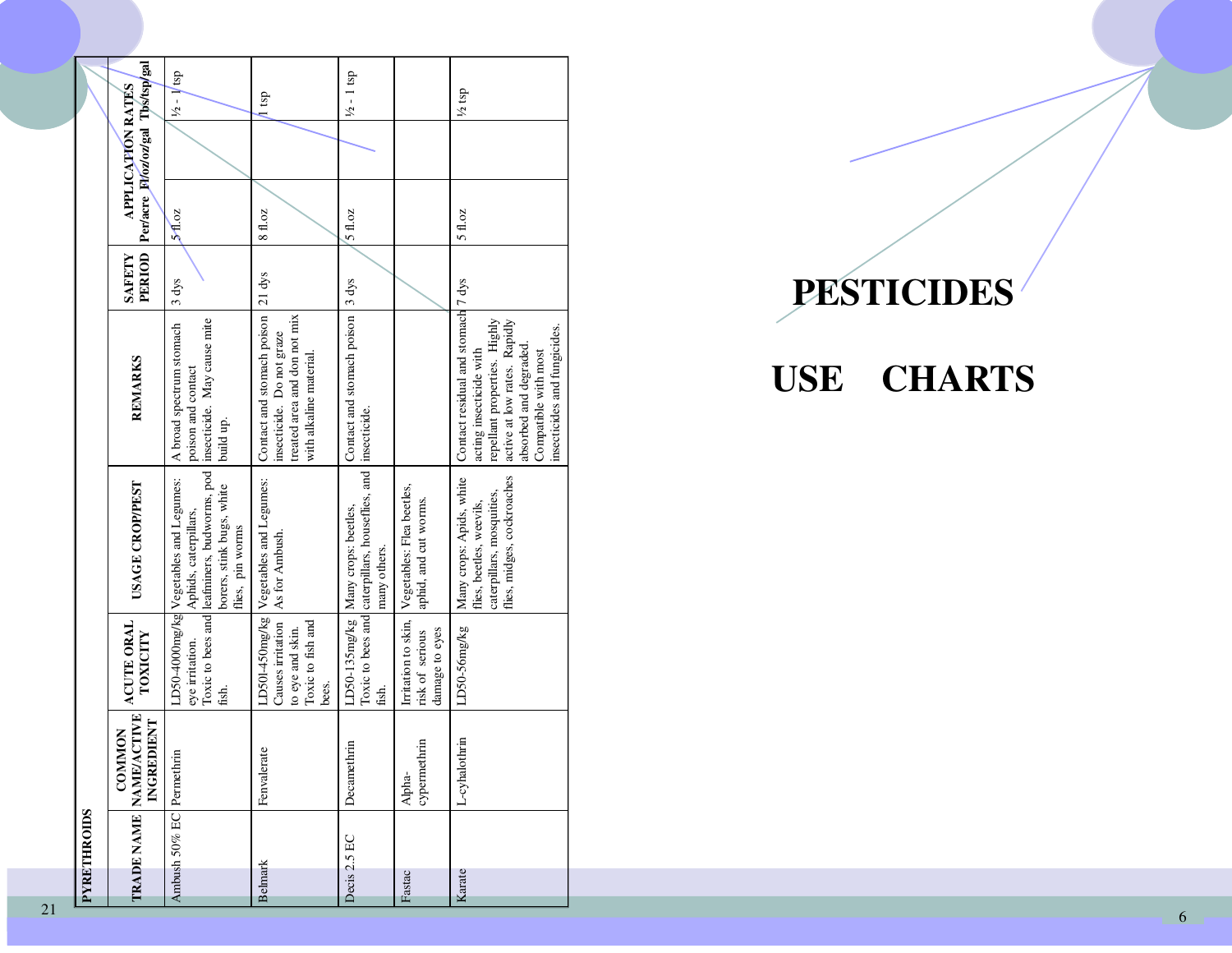## **KEY TO ABBREVIATIONS**

| EС        | - Emulsifiable Concentrate |
|-----------|----------------------------|
| WP        | - Wettable Powder          |
| G         | - Granular                 |
| SP        | - Soluble Powder           |
| <b>TC</b> | - Termite Concentrate      |
| Pre-em    | - Pre-emergence            |
| Post-em   | - Post-emergence           |
| tbsp      | - Tablespoon               |
| tsp       | - Teaspoon                 |
| gal       | - gallon                   |
| 0Z        | - ounce                    |
| fl.oz     | - fluid ounce              |
| Imp.      | - Imperial                 |
| Kg.       | - Kilogram                 |
| ha.       | - Hectare                  |
| ac.       | - Acre                     |

|           |                      | <b>LVES</b><br>NEREISTOXIN DERIVATI                   | N.B: Excessive use may retard growth and cause burning.                 |                                                                                                                    |                                                                                                                                                                                      |                  |             |                                                        |         |
|-----------|----------------------|-------------------------------------------------------|-------------------------------------------------------------------------|--------------------------------------------------------------------------------------------------------------------|--------------------------------------------------------------------------------------------------------------------------------------------------------------------------------------|------------------|-------------|--------------------------------------------------------|---------|
|           | TRADE<br><b>NAME</b> | E<br><b>INGREIENTS</b><br><b>COMMON</b><br>NAME/ACTIV | <b>ACUTE ORAL</b><br><b>TOXICITY</b>                                    | <b>CROP/PEST</b><br><b>USUAGE</b>                                                                                  | <b>REMARKS</b>                                                                                                                                                                       | PERIOD<br>SAFETY |             | Per/ace Fl.oz/ oz.gal tbs/tsp/gal<br>APPLICATION RATES |         |
| Evisect   |                      | Thiocyclam                                            | LD50-31 mg                                                              | Many crops; many<br>caterpillars, suck-<br>ing insects, flies.                                                     | Fungicidal activ-<br>stomach activity.<br>ity against some<br>May affect cab-<br>fungicides con-<br>taining copper.<br>rust fungi. Do<br>not mix with<br>bage growth.<br>Contact and | 7 days           | $14 - 11b$  |                                                        | $2$ tsp |
| <b>SP</b> | Padan 50             | Cartap                                                | $LD50-250/mg$<br>toxic to honey<br>Toxic to fish.<br>Moderatelt<br>bees | Many crops: many<br>leafhoppers, onion<br>miners, boll wee-<br>caterpillars, leaf-<br>vil, flea beetles,<br>thrips | Compatible with<br>most commonly<br>stomach poison.<br>used pesticides<br>except alkaline<br>Contact and<br>ones.                                                                    | 10 days          | <b>ALLS</b> | $1/2$ oz.                                              |         |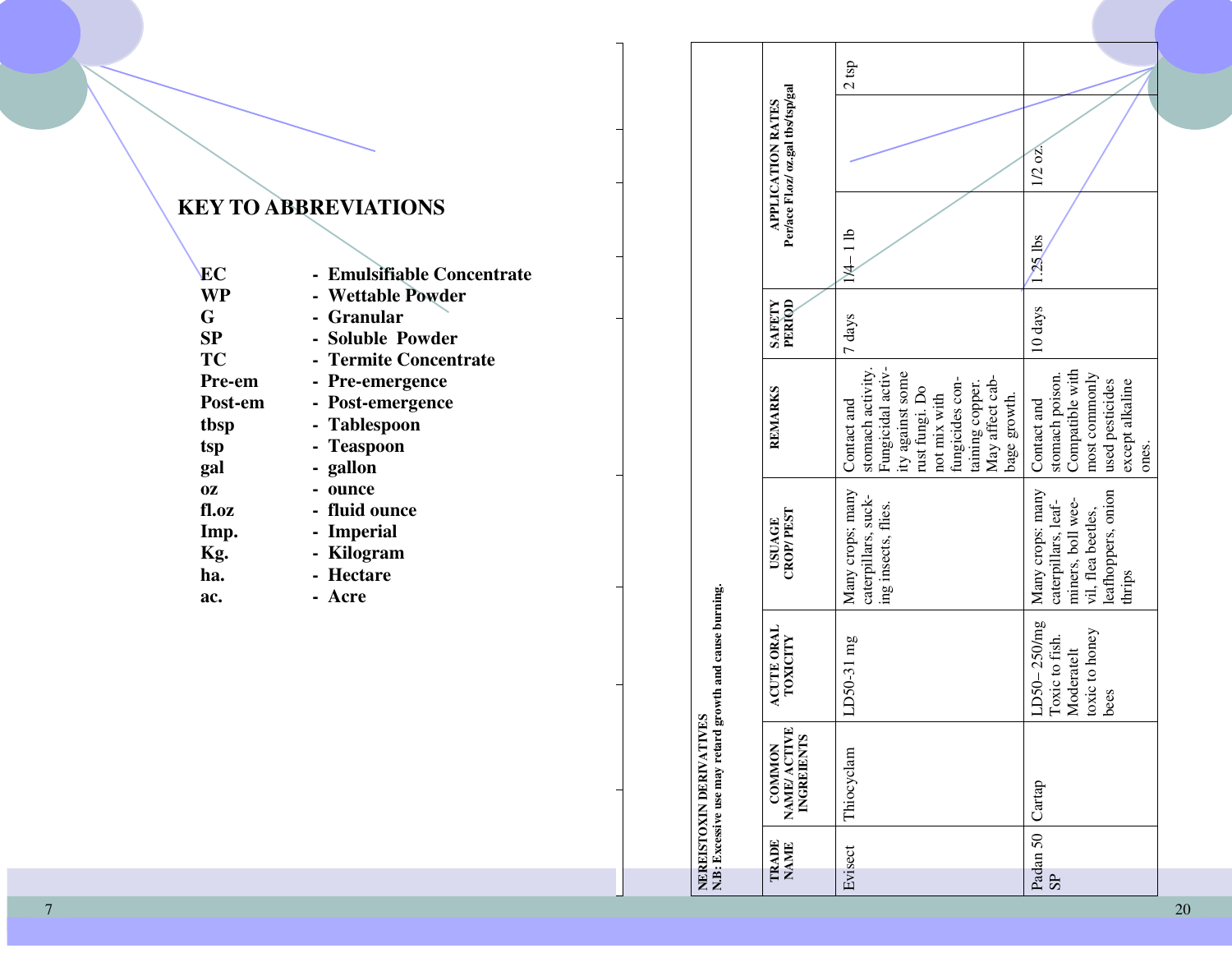|                                                                                  |                                                                                                                                                                                                                                                                                                                  |                                                                                                                       |                                                                               |                                                                                                                                                                                                                                                                                                                                                   |                                                         | <b>INSECTICIDES USE CHART</b>                                                                                                                                                         |
|----------------------------------------------------------------------------------|------------------------------------------------------------------------------------------------------------------------------------------------------------------------------------------------------------------------------------------------------------------------------------------------------------------|-----------------------------------------------------------------------------------------------------------------------|-------------------------------------------------------------------------------|---------------------------------------------------------------------------------------------------------------------------------------------------------------------------------------------------------------------------------------------------------------------------------------------------------------------------------------------------|---------------------------------------------------------|---------------------------------------------------------------------------------------------------------------------------------------------------------------------------------------|
|                                                                                  | $4-6$ tsp                                                                                                                                                                                                                                                                                                        |                                                                                                                       | $4$ tbs                                                                       | $2\,\mathrm{tsp}$                                                                                                                                                                                                                                                                                                                                 | <b>PESTS</b>                                            | <b>RECOMMENDED</b><br><b>INSECTICIDE</b>                                                                                                                                              |
| Per/acre Fl.oz/oz/gal Tbs/tsp/gal<br><b>APPLICATION RATES</b>                    | $\frac{3/4-1}{f! \text{ oz}}$                                                                                                                                                                                                                                                                                    | $1/2$ oz<br>2/3-11/3 lbs                                                                                              | $2 \, \mathrm{f}1.\mathrm{oz}$                                                |                                                                                                                                                                                                                                                                                                                                                   | 1. Ants                                                 | Basudin 40% WP<br>Basudin 60% EC<br>Sevin 85% WP                                                                                                                                      |
| <b>SAFETY</b><br>PERIOD                                                          | $3/4-11/2$<br>pints<br>7 days                                                                                                                                                                                                                                                                                    | 14 days                                                                                                               | 5 pts                                                                         | ā,<br>1<br>5 days                                                                                                                                                                                                                                                                                                                                 | 2. Aphids,<br>Leafhoppers                               | Malathion<br>Ambush<br>M-Pede<br><b>Belmark</b><br>Basudin 60 E<br>Orthene<br>Decis 2.5 EC<br>Primor<br>Dursban 50 WP<br>Rogor                                                        |
| REMARKS                                                                          | peppers, sour sop flower and<br>Phytotoxic effects have been<br>acaricide with contact, resid<br>Use a wetting agent for con-<br>reported on certain varieties<br>A non-systemic insecticide/<br>ornamentals. Incompatible<br>with alkaline compounds.<br>of tomatoes, beans, sweet<br>ual and systemic activity | tence. Compatible with other<br>Do not apply at<br>A contact systemic insecti-<br>cide with moderate persis-          | A persistent contact insecti-<br>cide.                                        | effects have been reported on<br>certain varieties of tomatoes,<br>sop flower and ornamentals<br>that are not alkaline in reac-<br>Do not use on chinesse cab-<br>Compatible with chemicals<br>beans, sweet peppers, sour<br>temic activity. Phytotoxic<br>Insecticide/acaricide with<br>bage and citrus seedlings.<br>contact, residual and sys- |                                                         | <b>Ekalux Forte</b><br>Sun spray<br>Karate<br>Ambush<br>Evisect<br><b>Belmark</b><br>Karate                                                                                           |
|                                                                                  | trol of aphids                                                                                                                                                                                                                                                                                                   | pesticides.<br>flowering.                                                                                             |                                                                               | tion.                                                                                                                                                                                                                                                                                                                                             | 3. Caterpillars                                         | Basudin 60 E<br>Malathion<br>Decis<br>Nomolt<br>Orthene<br>Dipel<br>Dursban 50 WP<br>Padan<br><b>Ekalux Forte</b><br>Sevin 85% V                                                      |
| $\frac{\text{USAGE}}{\text{CROP/PEST}}$                                          | Many crops: Wide<br>use.                                                                                                                                                                                                                                                                                         | Aphids, leaf hop<br>armyworm, horn<br>pers, leafminers,<br>thrips and many<br>worm, loopers,<br>Many crops<br>others. | white grubs, weevil-<br>larvae cutworms<br>Soil application;<br>mole cricket. | aphids, leafhoppers,<br>Many crops: mealy<br>bugs, scales, mites,<br>other sucking in-<br>thrips and many<br>sects.                                                                                                                                                                                                                               |                                                         | Basudin 60 EC<br>Furadan<br>Primicid 50 F<br>Dursban                                                                                                                                  |
| ACUTE ORAL<br>TOXICITY                                                           | LD50-137-2800<br>Toxic to bees.                                                                                                                                                                                                                                                                                  | ${\rm LDS0~866MG} \atop {\rm KG}$<br>Toxic to bees.                                                                   | $LD50-140$ mg/kg                                                              | $\frac{\text{LDS0-225mg/kg}}{\text{Toxic to bees.}}$                                                                                                                                                                                                                                                                                              | 4. Cutworms,<br>Grubs, Mole<br>Cricket                  | Bait: 1lb active ingredient Basu<br>WP or any other insecticide in<br>powdered form; 20lbs cornmeal<br>citrus pulp, sawdust, coir dust;<br>molasses or $1 - 1\frac{1}{2}$ gals water. |
| $\begin{array}{c} \text{COMMON} \\ \text{NAME} \\ \text{NCFEDIENTS} \end{array}$ | Malathion                                                                                                                                                                                                                                                                                                        | Acephate                                                                                                              | os-ethyl<br>Pirimipho                                                         | Dimethoate                                                                                                                                                                                                                                                                                                                                        | 5.<br>Citrus<br>Weevil, Flea<br>Beetles,<br>Grasshopper | Ambush<br>Karate<br><b>Basudin</b><br>Malathion<br>Decis<br>Orthene<br>Padan<br>Dursban<br>Evisect                                                                                    |
| <b>TRADE NAME</b>                                                                | E<br>Malathion 57                                                                                                                                                                                                                                                                                                | S <sub>P</sub><br>Orthene 75                                                                                          | $\rm E C$<br>Primicid 50%                                                     | Rogor/Perfekthion<br>$40\%$ EC                                                                                                                                                                                                                                                                                                                    | 6. Leafminer                                            | Ambush<br>Orthene<br>Basudin 60 EC<br>Padan<br>Rogor <sub>40</sub><br><b>Belmark</b><br>Dursban<br>Sunspray                                                                           |

| <b>INSECTICIDES USE CHART</b>                           |                                                                                                                                                                                                                                                      |  |  |
|---------------------------------------------------------|------------------------------------------------------------------------------------------------------------------------------------------------------------------------------------------------------------------------------------------------------|--|--|
| <b>PESTS</b>                                            | <b>RECOMMENDED</b><br><b>INSECTICIDE</b>                                                                                                                                                                                                             |  |  |
| 1. Ants                                                 | Basudin 40% WP<br>Basudin 60% EC<br>Sevin 85% WP                                                                                                                                                                                                     |  |  |
| 2. Aphids,<br>Leafhoppers                               | Malathion<br>Ambush<br>Belmark<br>M-Pede<br><b>Basudin 60 E</b><br>Orthene<br>Decis 2.5 EC<br>Primor<br>Dursban 50 WP<br>Rogor<br><b>Ekalux Forte</b><br>Sun spray<br>Karate                                                                         |  |  |
| 3. Caterpillars                                         | Evisect<br>Ambush<br>Belmark<br>Karate<br>Basudin 60 E<br>Malathion<br>Decis<br>Nomolt<br>Orthene<br>Dipel<br>Dursban 50 WP Padan<br>Ekalux Forte Sevin 85% WP                                                                                       |  |  |
| 4. Cutworms,<br>Grubs, Mole<br>Cricket                  | Basudin 60 EC Furadan<br>Dursban<br>Primicid 50 EC<br>Bait: 11b active ingredient Basudin<br>WP or any other insecticide in<br>powdered form; 20lbs cornmeal,<br>citrus pulp, sawdust, coir dust; 3lbs<br>molasses or $1 - 1\frac{1}{2}$ gals water. |  |  |
| 5.<br>Citrus<br>Weevil, Flea<br>Beetles,<br>Grasshopper | Ambush<br>Karate<br>Basudin<br>Malathion<br>Decis<br>Orthene<br>Dursban<br>Padan<br>Evisect                                                                                                                                                          |  |  |
| 6. Leafminer                                            | Ambush<br>Orthene<br>Basudin 60 EC<br>Padan<br><b>Belmark</b><br>Rogor <sub>40</sub><br>Dursban<br>Sunspray                                                                                                                                          |  |  |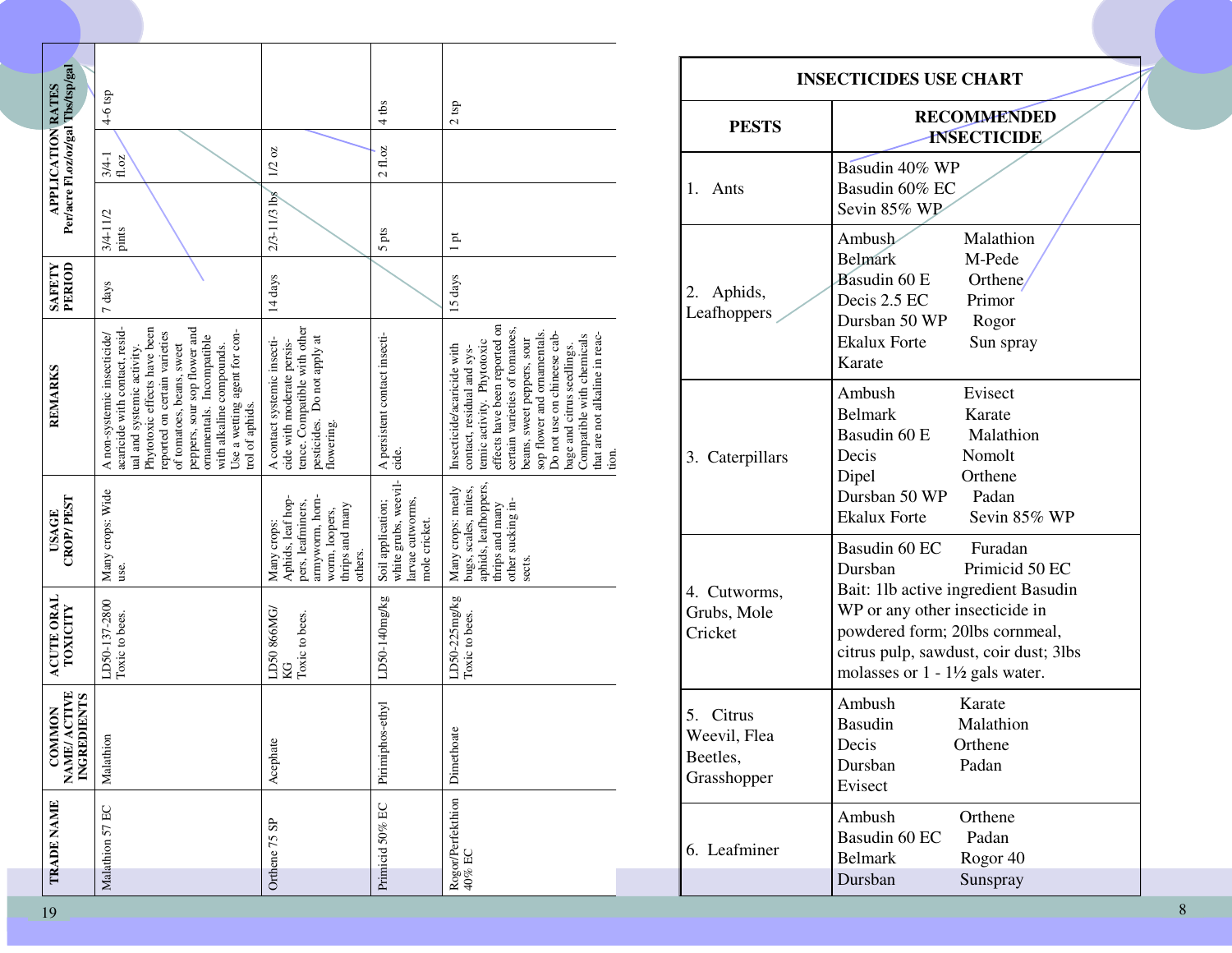| 7. Mealy Bugs                  | Basudin 60 E<br>M-Pede<br>Ekalux forte<br>Rogor 40<br>Malathion 57% EC Sunspray                                                                                                                                                                                                                                                           |
|--------------------------------|-------------------------------------------------------------------------------------------------------------------------------------------------------------------------------------------------------------------------------------------------------------------------------------------------------------------------------------------|
| <b>Mites</b><br>8.             | Basudin<br>Kelthane<br>Dursban<br>Malathion<br><b>Ekalux Forte</b><br>M-Pede<br>Rogor <sub>40</sub>                                                                                                                                                                                                                                       |
| 9. Scale Insects               | Basudin<br>M-Pede<br><b>Ekalux Forte</b><br>Rogor <sub>40</sub><br>Malathion<br>Sunspray                                                                                                                                                                                                                                                  |
| 10. Stink Bugs                 | Ambush<br><b>Ekalux Forte</b><br>Basudin 60 EC<br>Malathion<br>Belmark<br>Orthene<br>Rogor <sub>40</sub>                                                                                                                                                                                                                                  |
| 11. Slugs and<br><b>Snails</b> | (i) Metal dehyde Bait: 1 oz<br>metaldehyde to 1 <sup>1</sup> / <sub>2</sub> lbs cornmeal,<br>bargasse, citrus pulp, sawdust, and<br>water to make into a paste.<br>(ii) Sluggit: Apply to soil around<br>damaged plants and next to stones<br>and other likely hiding places of<br>slugs and snails. Apply preferably<br>at late evening. |
| 12. Thrips                     | <b>Ekalux Forte</b><br>Orthene<br>Malathion<br>Padan<br>M-Pede<br>Rogor 40                                                                                                                                                                                                                                                                |
| 13. White flies                | <b>Ekalux Forte</b><br>M-Pede<br>Orthene<br>Karate<br>Malathion<br>Rogor <sub>40</sub><br>Decis<br>Sunspray                                                                                                                                                                                                                               |

|                         | 1/2 tbsp                                                                                                      | $4$ tsp                                                                                                                                                                                                                                                       | $\frac{1}{2}$ tsp                                                                                                                                                                                                                             |                                                                                         | $-2$ tsp                                                                                                                            |
|-------------------------|---------------------------------------------------------------------------------------------------------------|---------------------------------------------------------------------------------------------------------------------------------------------------------------------------------------------------------------------------------------------------------------|-----------------------------------------------------------------------------------------------------------------------------------------------------------------------------------------------------------------------------------------------|-----------------------------------------------------------------------------------------|-------------------------------------------------------------------------------------------------------------------------------------|
|                         | 1/4 OZ                                                                                                        | $\frac{1}{2}$ fl.oz                                                                                                                                                                                                                                           |                                                                                                                                                                                                                                               |                                                                                         |                                                                                                                                     |
|                         | 10 fl.oz                                                                                                      | $(650 \text{ mls})$<br>24 fl.oz                                                                                                                                                                                                                               | $3.3 \text{ oz}$                                                                                                                                                                                                                              |                                                                                         | $(205-475cc$<br>$0.5 - 1pt$<br>$\widehat{\mathrm{c}}$                                                                               |
|                         | 3 weeks<br>7dys                                                                                               |                                                                                                                                                                                                                                                               | Brassicas/                                                                                                                                                                                                                                    |                                                                                         |                                                                                                                                     |
|                         | contact insecticide. Expresses Cucumber-<br>Fast acting broad spectrum<br>translaminar and fumigant<br>action | A contact and stomach poison 15 dys<br>with some acaricidal action.<br>hibiscus and ferns. Do not<br>Phytotoxicity reported on<br>use to treat begonias and<br>Pawpaw, african violet,<br>poinsettias, gardenias,<br>Long residual effect.<br>chrysanthemums. | A broad spectrum insecticide 14-21 dys.<br>residual effect on foliage and 6 wks<br>surfaces. Not to be used with<br>agent. Not compatible with<br>spreader sticker or wetting<br>and acaricide with short<br>alkaline compounds and<br>Zineb. | Toxic to birds, wildlife and<br>extremely toxic to fish and<br>other aquatic organisms. | A contact and stomach poison 7 - 21 dys<br>biting insects, Should only be<br>used by trained operators.<br>used agianst sucking and |
|                         | ornamentals:Leaf feeding<br>LD50-2050mg/kg Legumes, vegetables,<br>insects.                                   | mealy bugs, beetles, mites,<br>earworm, scales and many<br>Many crops: Soil insects,<br>aphids, leafhoppers, corn<br>others.                                                                                                                                  | mealybugs, soil pests, mites lasting effect on inert<br>grasshoppers, leafminers,<br>Many crops: Aphids,<br>beetles, caterpillars,<br>and many others.                                                                                        | Termite control                                                                         | Many crops: Aphids, thrips,<br>hoppers, mealybugs, scales,<br>mited, plant hoppers, leaf<br>and caterpillars.                       |
|                         | Toxic to fish.                                                                                                | May be absorbed<br>through the skin.<br>LD50-300mg/kg<br>Highly toxic to<br>birds, bees and<br>fish.                                                                                                                                                          | 135-163mg/kg<br>Dangerous to<br>LD50-<br>bees                                                                                                                                                                                                 |                                                                                         | LD50-65mg/kg<br>Very toxic                                                                                                          |
|                         | $OS-$<br>Pirimiph<br>methyl                                                                                   | Diazinon                                                                                                                                                                                                                                                      | Chlopyrifos                                                                                                                                                                                                                                   | Chlopyrifos                                                                             | Quinalphos                                                                                                                          |
| <b>ORGANOPHOSPHATES</b> | Actellic 50 EC                                                                                                | Basudin 60 EC                                                                                                                                                                                                                                                 | Dursban 50 WP                                                                                                                                                                                                                                 | Dursban TC                                                                              | Ekaluxforte                                                                                                                         |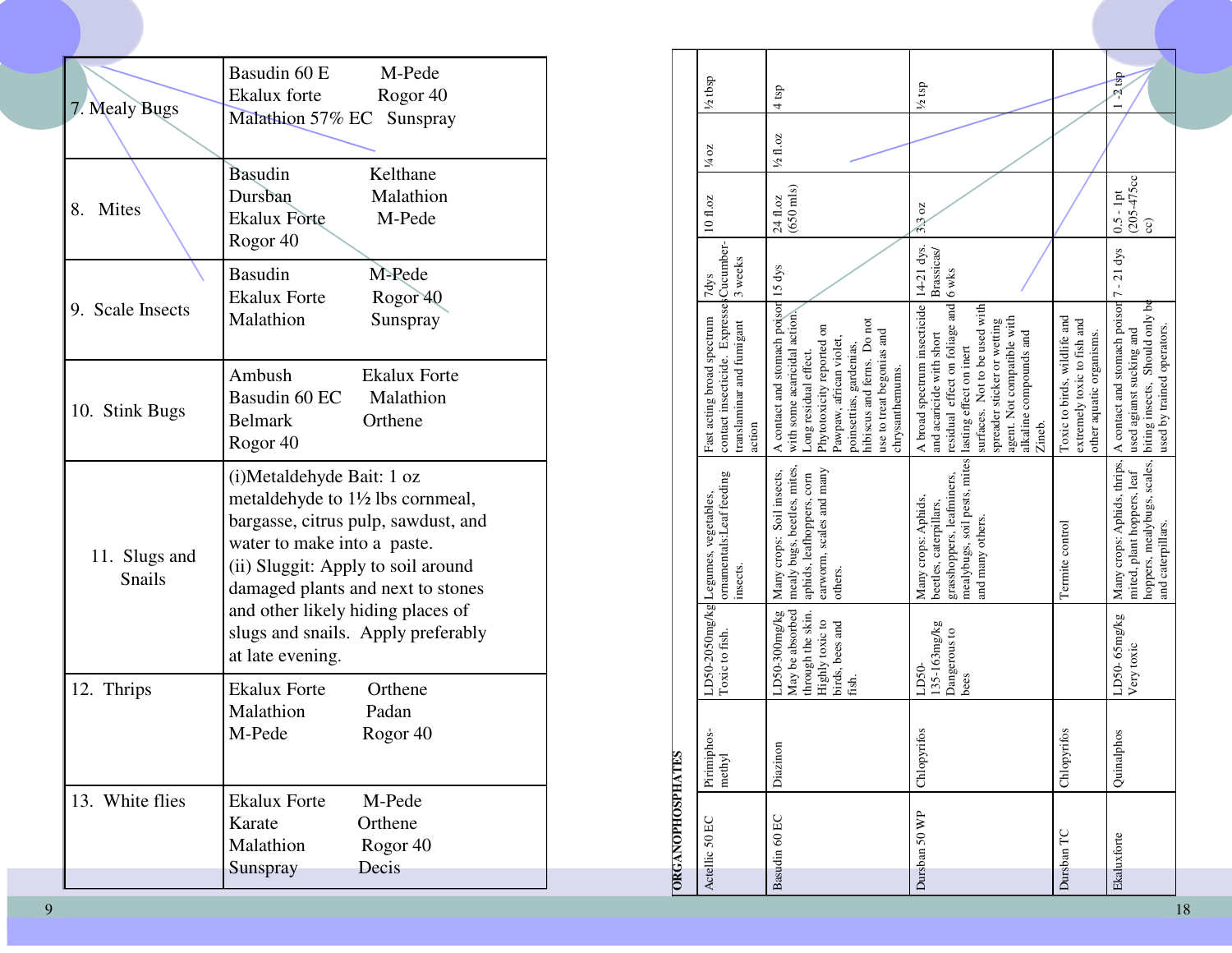|          |                             | <b>N.B: Alkaline pesticides</b>                              |                                         | INSECTICIDES                                                                                    | include Copper fungicides, Bordeaux lime, Ammonium compounds                                                                                                                                                                                                                                                                                                                                     |                  |                                                               |           |  |
|----------|-----------------------------|--------------------------------------------------------------|-----------------------------------------|-------------------------------------------------------------------------------------------------|--------------------------------------------------------------------------------------------------------------------------------------------------------------------------------------------------------------------------------------------------------------------------------------------------------------------------------------------------------------------------------------------------|------------------|---------------------------------------------------------------|-----------|--|
|          | <b>BIOLOGICALS</b>          |                                                              |                                         |                                                                                                 |                                                                                                                                                                                                                                                                                                                                                                                                  |                  |                                                               |           |  |
|          | <b>TRADE</b><br><b>NAME</b> | <b>INGREDIENT</b><br>COMMON<br><b>ACTIVE</b><br><b>NAME/</b> | TOXICITY<br><b>ACUTE</b><br><b>ORAL</b> | <b>CROPPEST</b><br><b>USAGE</b>                                                                 | <b>REMARKS</b>                                                                                                                                                                                                                                                                                                                                                                                   | PERIOD<br>SAFETY | Per/acre Fl.oz/oz/gal tbs/tsp/gal<br><b>APPLICATION RATES</b> |           |  |
| Dipel WP |                             | thuringiensis<br>Bacillus                                    | Non-toxic to<br>animals.                | eating caterpillars and<br>Ornamentals: Leaf<br>Vegetables, field<br>leaf rollers.<br>crops and | wetter is recommended for use<br>the plant and keep eating until<br>Å<br>immediately. They remain on<br>than 12 hours. Addition of a<br>stand in spray tank for more<br>not allow diluted sprays to<br>insects controlled. Do not<br>other types of insecticides.<br>Do not store above 90°F.<br>they die. Alternated with<br>Caterpillars are the only<br>expect insect to die<br>on brassicas. | No time limit    | $\frac{1}{2}$ lb                                              | l tsp     |  |
| Nomolt   |                             | Teflubenzuron                                                | Non-toxic to<br>animals                 | As for Dipel. Also<br>effective on white<br>flies                                               | recommended "knock down"<br>chemical is necessary. Use 2<br>preventative treatment, or at<br>insects are not killed. The<br>Products acts as a growth<br>first signs of pest. Adult<br>achieved when used as a<br>regulator. Best results<br>caterpillars; 3 against<br>addition of a suitable<br>applications against<br>whitefly.                                                              | no time limit    | $22.5 - 45$<br>${\rm Fl.} {\rm ozs}$                          | $-2$ tbsp |  |

|                         | <b>FUNGICIDE USE CHART</b>                                                                              |
|-------------------------|---------------------------------------------------------------------------------------------------------|
| <b>DISEASE</b>          | <b>RECCOMMENDED</b><br><b>FUNGICIDE</b>                                                                 |
| 1. Alternaria Leaf Spot | <b>Benlate</b><br>Cupravit<br>Dithane<br>Peltar                                                         |
| 2. Anthracnose          | Kocide 101<br>Benlate<br>Manzate 200<br>Cupravit<br>Daconil<br>Peltar<br>Dithane M 45 Trimiltox Forte   |
| 3. Black Pod            | Cupravit<br>Kocide<br>Ridomil (systemic)<br><b>Trimiltox Forte</b>                                      |
| 4. Black Pod            | Benlate<br>Bravo/Daconil<br>Kocide 101                                                                  |
| 5. Black Rot            | Captan<br>Kocide 101<br>Manzate 200<br><b>Trimiltox Forte</b>                                           |
| 6. Cercospora Leaf Spot | Benlate<br>Bravo/Daconil<br>Kocide 101<br>Manzate 200<br><b>Trimiltox Forte</b>                         |
| 7. Damping-off          | Aliette<br><b>Banrot</b><br>Benlate<br>Ridomil                                                          |
| 8. Downy Mildew         | Bravo/Daconil<br>Kocide 101<br>Manzate 200<br>Captan<br>Dithane M45<br>Peltar<br><b>Trimiltox Forte</b> |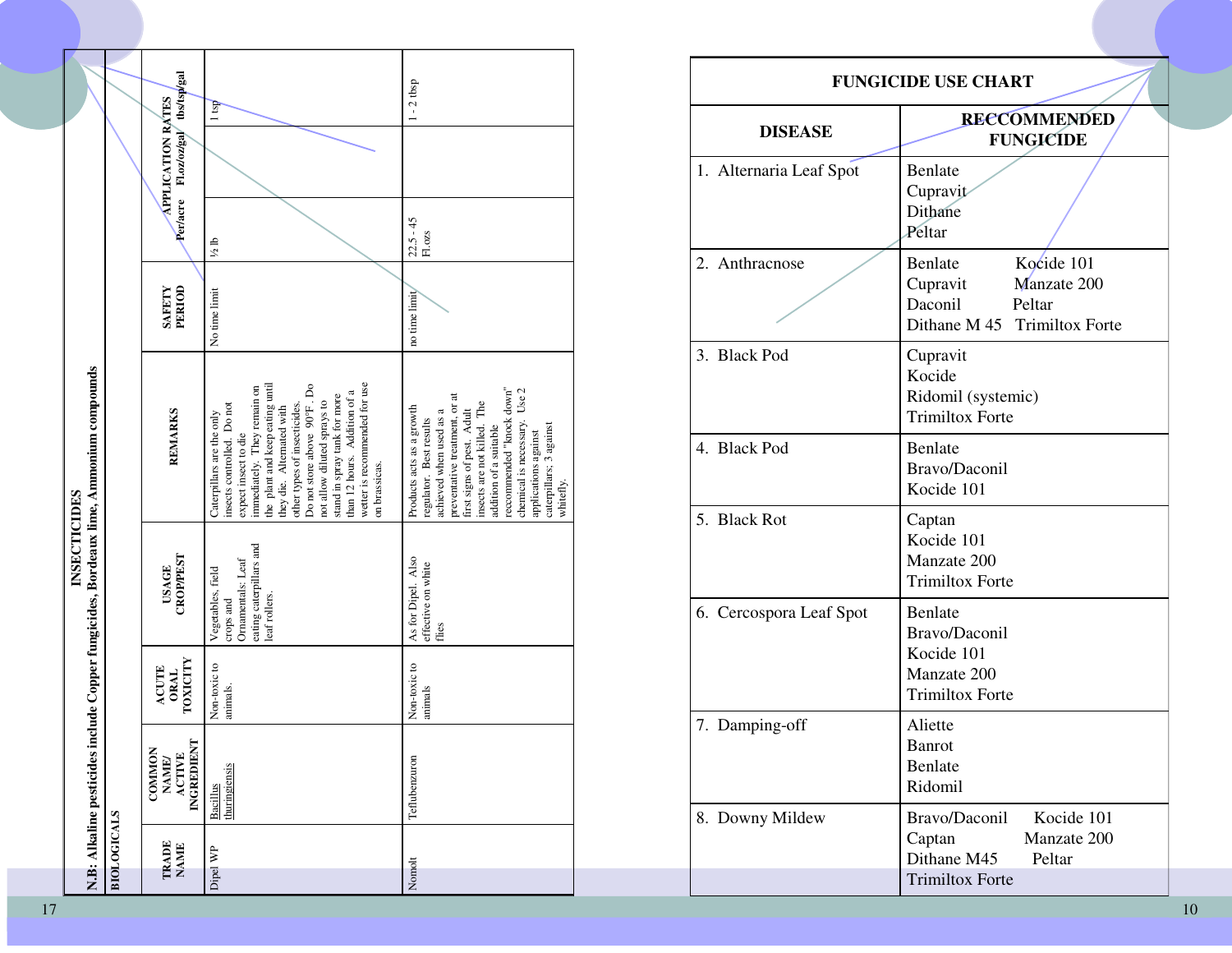| 9. Early/Late Blight                  | Captan Manzate 200<br>Dithane M45 Trimiltox Forte<br>Kocide 101                    |
|---------------------------------------|------------------------------------------------------------------------------------|
| 10. Greasy Spot                       | <b>Benlate</b><br>Oil Emulsion<br>Cupravit Kocide 101<br><b>Trimiltox Forte</b>    |
| 11. Gummosis                          | Bordeaux Mixture (mix)<br>Cupravit (blue)<br>Kocide 101                            |
| 12. Melanose                          | Benlate<br>Kocide 101<br><b>Trimiltox Forte</b>                                    |
| 13. Powdery Mildew                    | Benlate<br>Mertect<br>Bravo/Daconil Peltar<br>Kocide 101                           |
| 14. Phytophthora Stem<br>and Root Rot | Aliette<br><b>Banrot</b><br>Ridomil                                                |
| <b>15. Rust</b>                       | Benlate<br>Dithane M45<br>Bordeaux Mix. Kocide 101<br>Bravo/Daconil<br>Manzate 200 |
| 16. Septoria Leaf Spot                | Bravo/Daconil<br>Captan<br>Peltar<br>Dithane M45 Trimiltox Forte                   |
| 17. Southern Blight                   | Benlate<br>Bravo/Daconil                                                           |
| 18. Sooty Mould                       | Cupravit<br>Kocide 101<br><b>Trimiltox Forte</b>                                   |
| 19. Scab                              | Benlate<br>Dithane M45<br><b>Bordeaux Mix</b><br>Kocide 101<br>Bravo/Daconil       |
| 20. Yellow Sigatoka                   | Calixin<br>Mertect<br>Tilt<br><b>Benlate</b>                                       |

# **PESTICIDE**

## **PROFILES**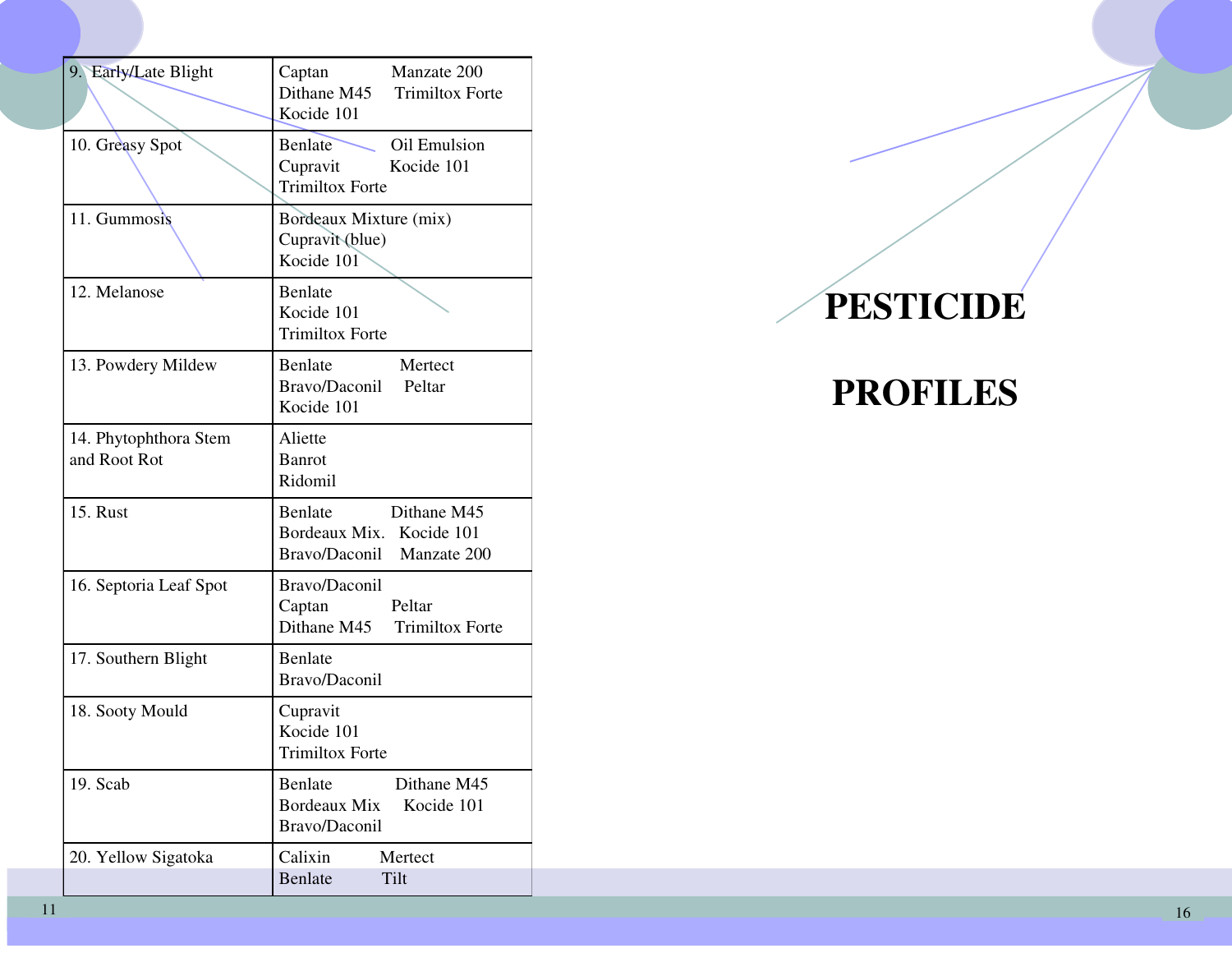| <b>HERBICIDE USE CHART</b>                              |                                                                                                   |                                                                                                                   |                                                                                                                                                   |  |  |
|---------------------------------------------------------|---------------------------------------------------------------------------------------------------|-------------------------------------------------------------------------------------------------------------------|---------------------------------------------------------------------------------------------------------------------------------------------------|--|--|
| <b>CROPS</b>                                            | <b>HERBICIDE</b>                                                                                  | <b>THME OF</b><br><b>APPLICATION</b>                                                                              | LENGTH OF<br><b>CONTROL</b>                                                                                                                       |  |  |
| 1. Tomatoes,<br>Sweet Pepper, Egg Dactal<br>Plants etc. | Amiben<br>Fusilade<br>Prefar                                                                      | Pre-em<br>Pre-em &<br>transplant<br>Post-em<br>Pre-plant                                                          | $4 - 6$ weeks<br>$3 - 6$ weeks                                                                                                                    |  |  |
| 2. Cucumber,<br>Pumpkim,<br>Watermelon etc.             | Dacthal<br>Fusilade<br>Prefar                                                                     | Pre-em<br>Post-em<br>Pre-plant                                                                                    | $3 - 6$ weeks                                                                                                                                     |  |  |
| 3. Cabbage,<br>Cauliflower<br>Broccoli etc.             | Amiben<br>Fusilade<br>Prefar                                                                      | Pre-em<br>Post-em<br>Pre-plant                                                                                    | $4 - 8$ weeks                                                                                                                                     |  |  |
| 4. Carrots                                              | Dosanex<br>Gesagard<br>Kerosene                                                                   | Post-em<br>Pre-em<br>Post-em                                                                                      | 4-6 weeks<br>$2 - 6$ weeks                                                                                                                        |  |  |
| 5. Onions                                               | Dacthal<br>Fusilade<br>Goal<br>Herbidox                                                           | Pre-em<br>Post-em<br>Post-em<br>Post-em                                                                           | $3 - 6$ weeks<br>8 - 10 weeks                                                                                                                     |  |  |
| 6. Beans, Peanuts<br>Pigeon Pea etc.                    | Amiben<br>Fusilade<br>Gesagard<br>Gramoxone<br>Lasso                                              | Pre-em<br>Post-em<br>Pre-em<br>Post-em<br>Pre-em                                                                  | $3 - 6$ weeks<br>$4 - 6$ weeks<br>3 - 12 weeks<br>8 - 16 weeks                                                                                    |  |  |
| 7. Banana                                               | Dalapon<br>Daconate<br>Gesapax<br>Gramoxone<br>Karmex<br>Maloran<br>Reglone<br>Round-up<br>Talent | Pre-plant Pre &<br>Post-em<br>Post-em<br>Pre-em<br>Post-em<br>Pre-em<br>Pre-em<br>Post-em<br>Pre-plant<br>Post-em | Permanent Kill<br>8-12 weeks<br>10 - 16 weeks<br>3 - 12 weeks<br>8 - 20 weeks<br>10 - 16 weeks<br>3 - 12 weeks<br>Permanent Kill<br>12 - 27 weeks |  |  |